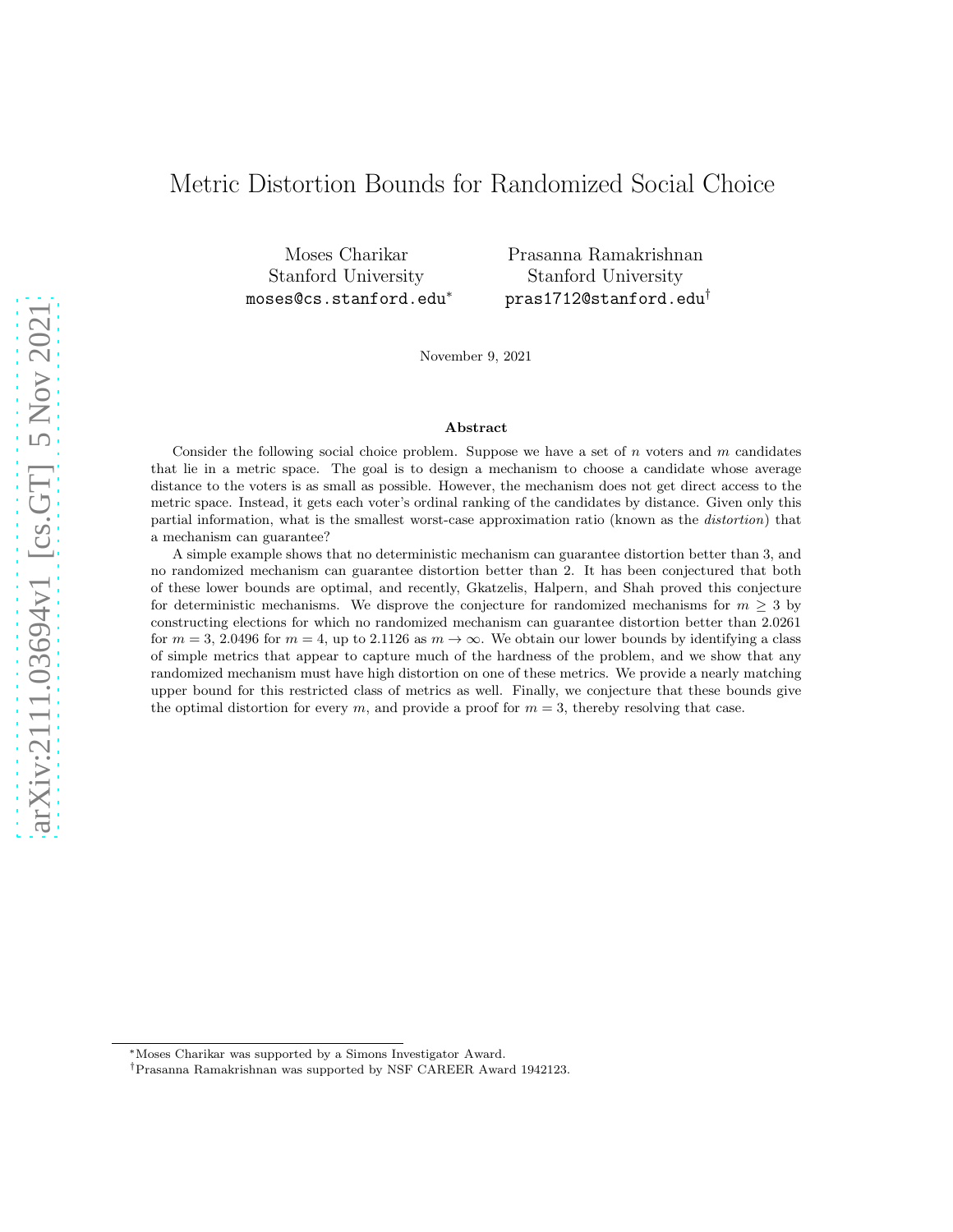### <span id="page-1-0"></span>1 Introduction

Social choice theory studies ways in which a group of agents (or voters) can combine their preferences to make a collective choice among a number of alternatives (or candidates) in a way that maximizes their utility. This broad formulation can encompass a number of different problems by changing how the utility is measured, or how the preferences are compiled. One natural version of this problem that has garnered recent interest considers utility functions given by the distances in an underlying metric space, and preferences given in the form of ordinal rankings of the candidates in order of distance.

More precisely, suppose we have a set V of n voters and a set C of m candidates that lie in a metric space  $(V \cup C, d)$ . We would like to design a mechanism to choose the best candidate for the voters. Specifically, we define the *social cost* of a candidate  $c \in C$  to be their average distance to the voters:

$$
SC(c) := \frac{1}{n} \sum_{v \in V} d(c, v).
$$

Under this measure, the lower a candidate's cost, the more preferable they are. If the mechanism had access to the metric directly, it could easily find the best candidate by computing  $SC(c)$  for each  $c \in C$ , and choosing  $c^* = \arg \min_{c \in C} \text{SC}(c)$ . Instead, we suppose that the mechanism only has some partial information about the metric space, such as each voter's ranking of the candidates in order of distance. In this case, the mechanism's performance on an election instance is quantified by its approximation ratio, known in the literature as its *distortion*. If the mechanism chooses a candidate  $\hat{c} \in C$  (perhaps in a randomized fashion), then this is given by

$$
\frac{\mathbb{E}[\mathrm{SC}(\widehat{c})]}{\min_{c \in C} \mathrm{SC}(c)}.
$$

In general, we would like to bound the *worst-case* distortion. For a fixed mechanism, this is the maximum distortion it incurs on any election instance.

This metric distortion setting has some natural motivations in practical social choice scenarios. For example, in choosing an electoral candidate in a democracy, the distance metric could represent a sort of "ideological distance" that aggregates agreement or disagreement about various policies. The triangle inequality then encodes the intuition that if a voter is close to two candidates, then those two candidates cannot be too far from each other. The metric space itself may be too complex or abstract to determine with sufficient accuracy, so the best we can do is elicit some information about the voters' preferences, such as their favorite candidate, or their ordinal ranking of the candidates. Of course, some of the theoretical considerations we have may not translate well to reality. For example, democracies may be apprehensive about involving randomness in their elections, and single-issue voters may disrupt the metric intuition. Nonetheless this theoretical framework can help us understand which kinds of information (that can be elicited from individual voters) are sufficiently expressive to allow a mechanism to approximately understand more nuanced aspects of the underlying preference space.

Another application is in the facility location problem  $[CG99, JMM<sup>+</sup>03, CAPP19]$  $[CG99, JMM<sup>+</sup>03, CAPP19]$  $[CG99, JMM<sup>+</sup>03, CAPP19]$  $[CG99, JMM<sup>+</sup>03, CAPP19]$ , where the voters correspond to customers and the candidates correspond to possible locations for a new facility (e.g., a grocery store serving the customers in an area). Here, the metric space is much more concrete, but for the mechanism to have full access to the metric space would be to infringe on the privacy of the customers. Once again, it is natural to instead ask the customers for their preferences among the new facilities, which does not reveal too much about each individual customer, and may be enough information to choose a sufficiently good facility.

The following simple example, originally considered by [\[ABP15\]](#page-19-3), shows that no deterministic mechanism can guarantee distortion less than 3, and no randomized mechanism can guarantee distortion less than 2. Suppose we have two candidates labeled  $\{1, 2\}$ , and half of the voters rank  $(1, 2)$  (they prefer candidate 1) over candidate 2), and the other half rank  $(2, 1)$ . Consider the two possibilities for the underlying metric space given in Figure [1.](#page-2-0)

For  $d_1$ , we have  $SC(1) = \frac{1}{2}$  and  $SC(2) = \frac{3}{2}$ , and for the metric space  $d_2$  we have the opposite ( $SC(1) = \frac{3}{2}$ and  $SC(2) = \frac{1}{2}$ . Clearly then, any deterministic mechanism that picks candidate 1 incurs distortion 3 on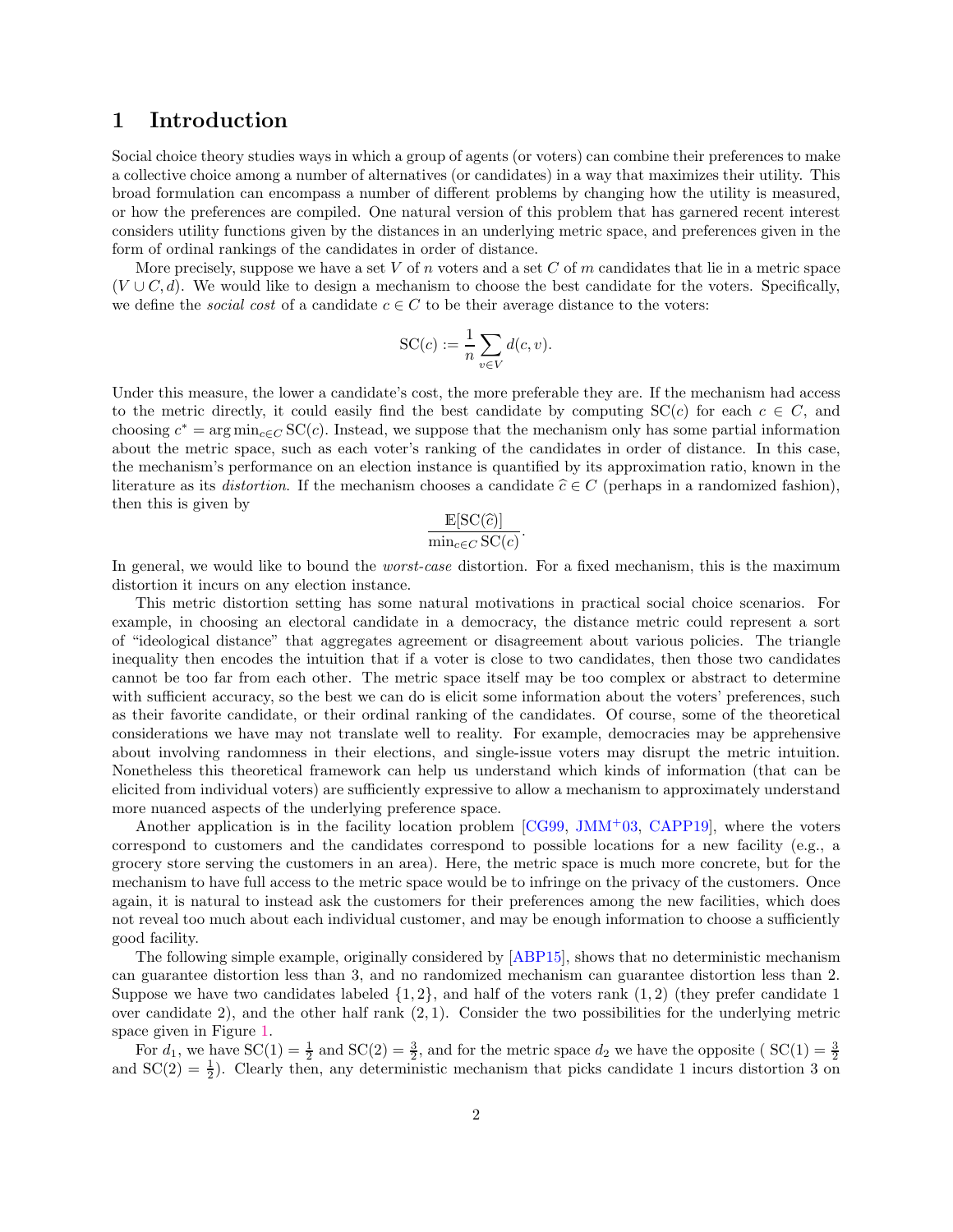<span id="page-2-0"></span>

Figure 1: Two possible metric spaces for the election. The candidates are on the left, and the voters are on the right (lumped together by their preferences). The distance between a candidate and a voter is given by the label on the edge between them.

 $d_2$ , and vice versa. Similarly, if a randomized mechanism picks candidates 1 and 2 with probability  $p_1$  and  $p_2$  respectively, then the worst-case distortion for these two metrics is

$$
\frac{\max(\frac{3}{2}p_1+\frac{1}{2}p_2,\frac{1}{2}p_1+\frac{3}{2}p_2)}{\frac{1}{2}}=2\left(\frac{1}{2}+\max(p_1,p_2)\right)\geq 2.
$$

Note that these metric spaces can be realized in a simpler way, on the number line. The candidates 1 and 2 sit at the points 0 and 2, and either the  $(1, 2)$  voters sit at 0 and the  $(2, 1)$  voters sit at 1, or the  $(1, 2)$ voters sit at 1 and the  $(2,1)$  voters sit at 2 (i.e., each group is either impartial, or has a strong preference). We show the above visualization since it foreshadows the metric spaces we will use later on.

A major conjecture in this framework is that the lower bounds given by the above example are optimal (see [\[GKM17,](#page-19-4) Conjecture 2] and [\[AFRSV21,](#page-19-5) Open problem 1]). A long line of work sought to prove this conjecture for deterministic algorithms, and more generally understand the worst-case distortion of several well known voting mechanisms. [\[ABP15\]](#page-19-3) first showed that constant distortion was possible, by showing that the well known Copeland rule guarantees distortion at most 5. This was later improved by [\[MW19,](#page-19-6) [Kem20a\]](#page-19-7) to  $2 + \sqrt{5} \approx 4.236$ . Both works also outlined sufficient conditions that would allow their techniques to attain distortion 3. Finally, building on this work, [\[GHS20\]](#page-19-8) gave an mechanism that guarantees distortion 3, thus resolving the conjecture for deterministic mechanisms. A more thorough discussion of this line of work, including bounds for specific voting rules can be found in [\[AFRSV21\]](#page-19-5).

With the optimal distortion for deterministic mechanisms resolved, we turn our attention to randomized mechanisms, where much less is known. [\[AP17\]](#page-19-9) first showed that the Randomized Dictatorship rule (which selects a random voter and chooses their top candidate) can guarantee distortion  $3 - 2/n$ , which beats any deterministic algorithm (albeit by a vanishingly small amount). Later, [\[Kem20b\]](#page-19-10) gave an algorithm that guarantees distortion  $3 - 2/m$ , which remains the best known. Notably, this resolves the optimal distortion for  $m = 2$ , but leaves a gap for all  $m \geq 3$ .

#### <span id="page-2-2"></span>1.1 Our contributions and technical overview

Our main contribution is proving that no randomized election mechanism can guarantee distortion 2 for elections with more than two candidates, thus disproving the conjecture of [\[GKM17,](#page-19-4) Conjecture 2]. Specifically, we show the following theorem.

<span id="page-2-1"></span>**Theorem 1.** For each  $m \geq 3$ , there is a positive constant  $\gamma_m$  such that no randomized election mechanism *on* m *candidates can achieve distortion less than*  $2 + \gamma_m$ *. In particular,*  $\gamma_3 \geq 0.02613$ ,  $\gamma_4 \geq 0.04957$ *, up to*  $\lim_{m\to\infty}\gamma_m\geq 0.11264.$ 

A more detailed list of the distortion lower bounds for small values of m can be found in Table [1.](#page-8-0)

Throughout the paper, we use linear programming as a lens through which we view the metric distortion problem. This framing is introduced in Section [3.](#page-5-0) While previous work has used LPs in this setting (such as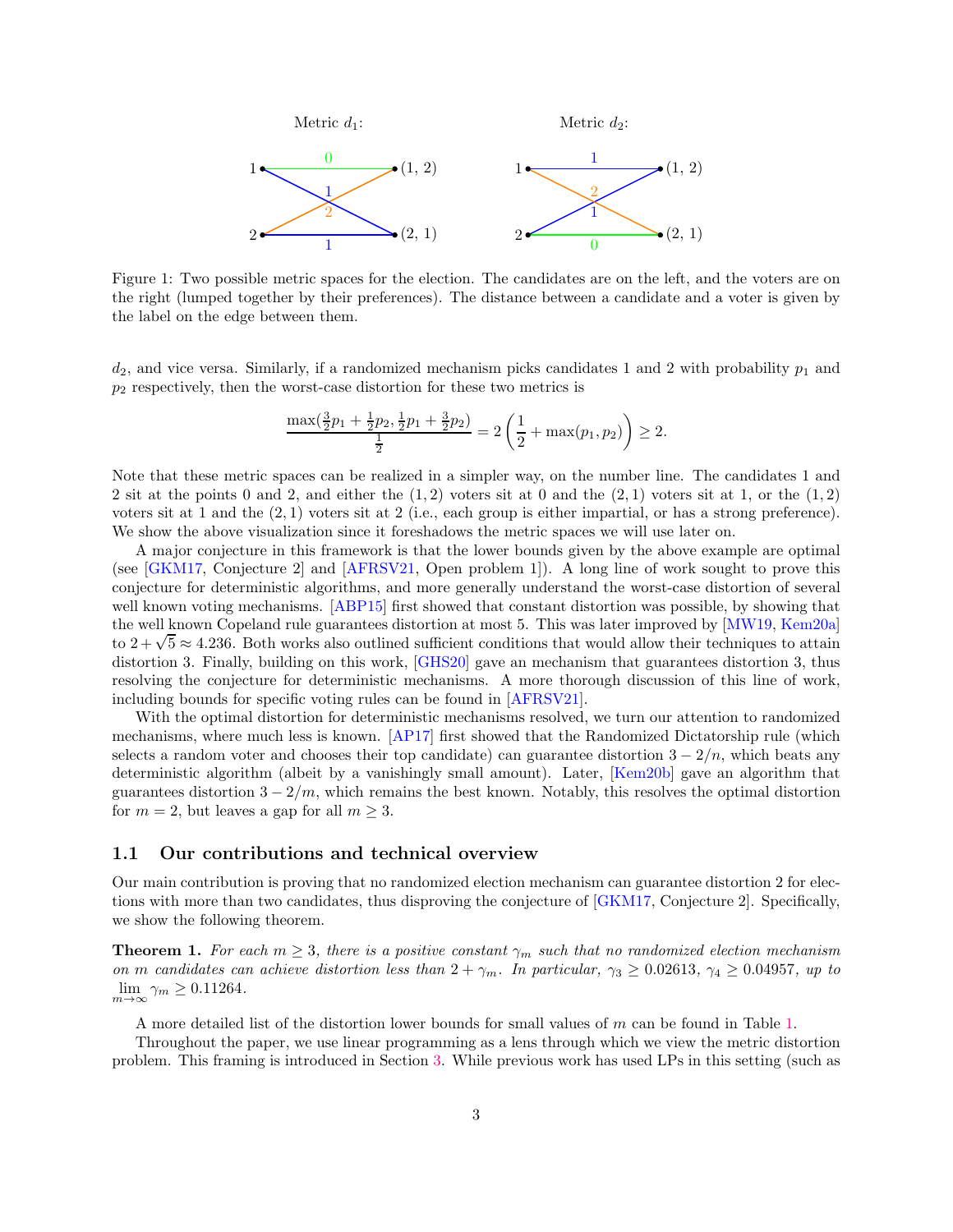[\[Kem20a\]](#page-19-7)), our approach is quite different. In [\[Kem20a\]](#page-19-7)'s LP, the variables are the distances of the hidden metric, and the LP finds the worst metric for a given election mechanism<sup>[1](#page-3-0)</sup> (the one which maximizes the distortion). Given this, one can select the mechanism that has the *best* worst-case distortion.

In our LPs, the variables are the weights that the mechanism gives each candidate (before normalization), and each possible metric that is consistent with the election imposes a constraint, essentially indicating that the distortion on that metric must be small. While the fact that the LP has infinitely many constraints may seem like a downside, the fact that these constraints are much easier to reason about and manipulate makes this LP a valuable tool. As it turns out, we only need to consider a small number of the constraints to establish our lower bounds, and our work on upper bounds centers around showing that all but a handful of constraints in the LP can be ignored.

The heart of the lower bound argument is our definition of a simple class of metrics, called (0, 1, 2, 3) *metrics*, that in some sense capture the hardness of a given election instance. Each such metric is biased towards a particular candidate by making the distances from that candidate to the voters small, but making other distances as large as possible. This makes it difficult for a randomized mechanism to balance all of the constraints imposed by these metrics. We show that if we have an election where  $M$  is the matrix whose  $(i, j)$ th entry is the proportion of voters that prefer i over j and **plu** is the vector whose ith entry is the proportion of voters that rank i first, then any randomized election mechanism must have high distortion on at least one of the  $(0, 1, 2, 3)$ -metrics as long as the column sums of  $M^{-1}$  are nonnegative, and the expression  $\mathbf{1}^\top M^{-1}(\mathbf{1}-\mathbf{plu})$  is small (specifically, if it is at most  $2-\varepsilon$ , we get a distortion lower bound of  $2+\varepsilon'$ ). The simplicity of these metrics makes them appealing options for proving lower bounds not only for this problem, but for other problems involving hidden metric spaces and ordinal rankings.

It may seem a priori that the lower bounds we obtain are artifacts of the precise construction that we use, and not necessarily tight bounds for the problem. However, in Section [5](#page-9-0) we show that for elections with 3 candidates, we have an upper bound that matches the lower bound given by Theorem [1.](#page-2-1) The approach is to show that the only metric constraints that truly matter are those for the  $(0, 1, 2, 3)$ -metrics, and then we show that the hardest election for these metrics is precisely the one we constructed for our lower bound. We do this by introducing two intermediate classes of metrics, called *biased metrics* and *generalized* (0, 1, 2, 3) *metrics*. We show that for any election, all constraints besides the biased metric constraints are redundant, and when  $m = 3$ , we can further reduce the biased metric constraints to the generalized  $(0, 1, 2, 3)$ -metric constraints. Finally, we show that either only the  $(0, 1, 2, 3)$ -metric constraints are not redundant, or we can give one candidate 0 weight and reduce to an election with fewer candidates. The last step is to show that the worst case election for the  $(0, 1, 2, 3)$ -metrics is indeed what we constructed for our lower bound. We do this by fudging a given election in a careful way that only increases the worst case distortion, and brings it into the form of our lower bound constructions. We also show a weaker version of this last step for general  $m$ in Section [6.](#page-15-0) Specifically, we show that if the underlying metric space for an election instance is guaranteed to be a  $(0, 1, 2, 3)$ -metric, then there is a mechanism that guarantees distortion at most 2.1397. In the proof, we use some manipulation of the constraints using linear algebra and inequalities as an alternative to the fudging approach that does not scale well when m increases.

The main problem left open in our work is whether there exist randomized election mechanisms that can guarantee distortion matching our lower bounds, or even distortion  $3 - \varepsilon$  for some constant  $\varepsilon$ . We offer two new mechanisms in Section [7](#page-17-0) that we believe can be leveraged to resolve this problem. These two mechanisms are based on our LP approach and our conjecture that the  $(0, 1, 2, 3)$ -metrics truly capture the hardness of the problem.

### <span id="page-3-1"></span>2 Preliminaries and notation

Elections. Throughout the paper, the elections we consider are over a set of n voters  $V$ , and m candidates C. For ease, we will let  $C = [m] = \{1, 2, ..., m\}$  and we will index candidates by variables  $i, j, k, \ell$ , and voters by u and v. In general, n should be thought of as very large, and we will have expressions that concern

<span id="page-3-0"></span><sup>&</sup>lt;sup>1</sup>We note that [\[Kem20a\]](#page-19-7)'s LP is suited to deterministic mechanisms, but it can be adapted to randomized mechanisms as well.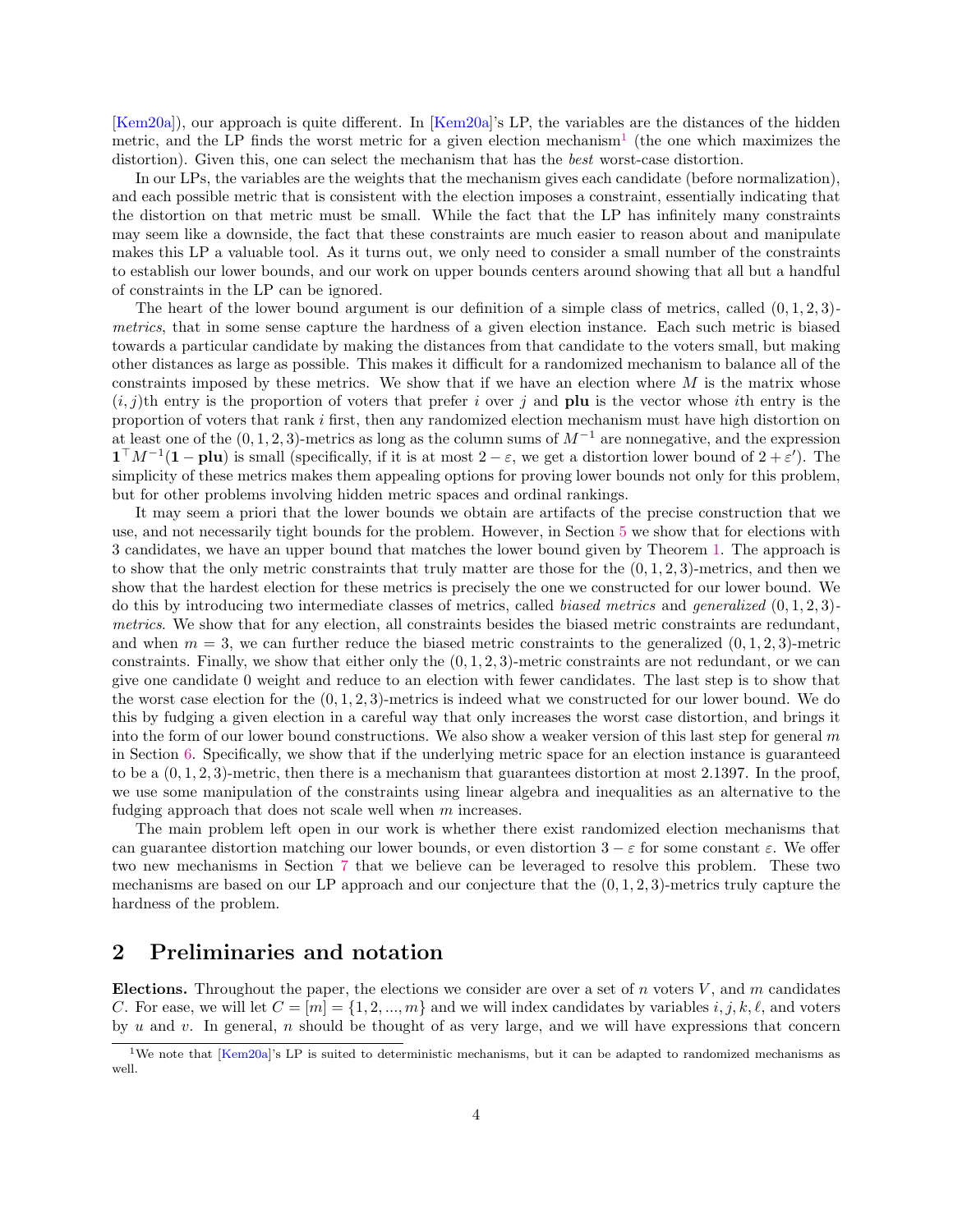the proportion of voters of a certain type, which we allow to take on real numbered values in  $(0, 1)$ . These numbers will be attainable for real elections with arbitrarily good accuracy if  $n$  is allowed to be sufficiently large.

Let plu(i) denote the set of voters that rank i first. With some abuse of notation, we will also let  $\text{plu}(i)$ denote the proportion of voters that rank  $i$  first, and we will let plu denote the vector whose  $i$ th entry is  $p(u(i))$ . Similarly, let  $p(u(I))$  denote the set/proportion of voters that rank the candidates of I above all other candidates. We use  $\text{plu}(i, j)$  as shorthand for  $\text{plu}(\{i, j\})$  to keep notation lean.

If a voter v prefers candidate i over candidate j, we write  $i \succ_v j$ . For a pattern  $P$ , we let  $S_P$  denote the subset of voters whose preferences fit the pattern  $\mathcal{P}$ , and  $s_{\mathcal{P}} = |\mathcal{S}_{\mathcal{P}}|/n$  is the proportion of these voters overall. For example,  $S_{i\succ j}$  is the set of voters that prefer i over j,  $S_{i,j\succ k}$  is the set of voters that prefer i and j over k, and  $S_{I\succ i}$  is the set of voters that prefer all the candidates in I over j. We use this notation flexibly to make the notation as lean as possible, but it should be clear from context what is being expressed.

We use M to denote the  $m \times m$  *comparisons matrix* of an election, given by  $M_{i,j} = s_{i \succ j}$  for  $i \neq j$  and  $M_{i,i} = 0$  for each i. As  $s_{i \succ j} + s_{j \succ i} = 1$ , M has the property that  $M + M^{\top} = J - I$ , where J is the all ones matrix, and I is the identity matrix. Matrices with this property are known as *generalized tournament matrices* in the literature, since they can be represented the adjacency matrix of a weighted tournament graph, where the weight of edge  $(i, j)$  is the proportion of wins i has against j.

For an election with underlying distance metric d, we denote the social cost of a candidate i to be their average distance to the voters. i.e.,

$$
SC(i, d) := \frac{1}{n} \sum_{v \in V} d(i, v).
$$

We may just write  $SC(i)$  when the relevant distance metric is clear from context. We note that in the literature, the social cost of a candidate is usually the *total* distance rather than the average. Since n is a constant for a given election instance, this makes no difference. We find the average easier to work with, since we consider proportions of voters.

**Metric spaces.** Per the standard definition, a metric space is a pair  $(M, d)$  of a set M and a distance metric  $d : \mathcal{M} \times \mathcal{M} \to \mathbb{R}_{\geq 0}$  with the following three properties:

- (1) Identity of indiscernibles:  $d(x, y) = 0 \iff x = y$ ,
- (2) Symmetry:  $d(x, y) = d(y, x)$ ,
- (3) Triangle inequality:  $d(x, y) \leq d(x, z) + d(z, y)$ .

At times, we may operate as if  $\mathcal{M} = V \cup C$ , but strictly speaking each member of  $V \cup C$  just "occupies" a point in M. This means that we allow distinct members of  $V \cup C$  to occupy the same point in the metric space (and therefore have distance 0). This effectively means that we can ignore the identity of indiscernibles axiom.

The key property we need to be careful about in defining our metrics is the triangle inequality. Typically, we will not explicitly define all of the distances between members of  $V \cup C$ . For example, we may just define the distances  $d(i, v)$  for  $i \in C, v \in V$ , in which case it is easy to see that the triangle inequality can be satisfied as long as we satisfy the 3-hop constraints  $d(j, v) \leq d(j, u) + d(i, u) + d(i, v)$  for all  $i, j \in C$  and  $u, v \in V$ .

In general, if not all of the distances are explicitly defined, then the "full" metric should be thought of as the *graph distance closure* of what is defined. More specifically, we define an edge-weighted graph with vertices  $V \cup C$ , and edges where distances have been explicitly defined with weights given by those distances. Then the distance between an arbitrary pair of members in  $V \cup C$  is their minimum distance in this graph. As long as the explicitly defined distances satisfy the property that no edge has greater weight than some path between its endpoints (a generalization of the triangle inequality), the resulting metric will be valid.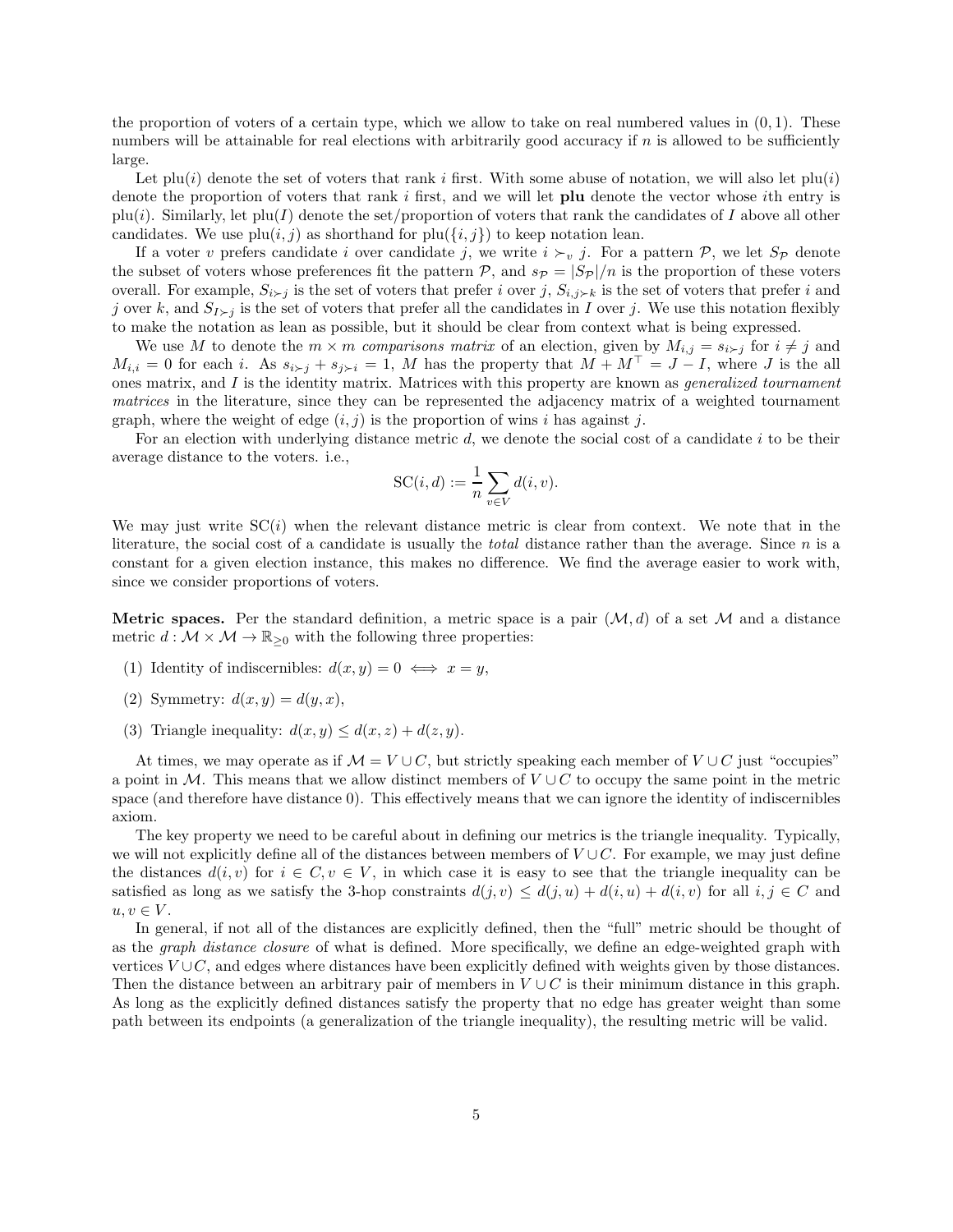### <span id="page-5-0"></span>3 Reframing the problem

Suppose we have a fixed election, with candidates labeled  $\{1, 2, ..., m\}$ . Let D denote the set of distance metrics d that are consistent with the election, i.e., if  $i \succ_v j$  then  $d(i, v) \leq d(j, v)$ .

Now, suppose we have a voting rule that chooses candidate i with probability  $p_i$ . Then for this voting rule to guarantee distortion  $1 + \alpha$  on this election, it means that for each  $d \in \mathcal{D}$ , the following linear constraint is satisfied:

<span id="page-5-1"></span>
$$
\frac{\sum_{i=1}^{m} p_i \operatorname{SC}(i,d)}{\min_j \operatorname{SC}(j,d)} \le 1 + \alpha \iff \sum_{i=1}^{m} p_i(\operatorname{SC}(i,d) - \min_j \operatorname{SC}(j,d)) \le \alpha \min_j \operatorname{SC}(j,d). \tag{1}
$$

The optimal voting rule chooses the variables  $p_i$  so that  $\alpha$  can be made as small as possible. To determine the best value of  $\alpha$ , we can consider the following linear program.

<span id="page-5-2"></span>
$$
\text{maximize} \quad \sum_{i=1}^{m} p_i \tag{A}
$$

subject to 
$$
\sum_{i=1}^{m} (\mathrm{SC}(i, d) - \min_{j} \mathrm{SC}(j, d)) p_i \leq \min_{j} \mathrm{SC}(j, d), \qquad \forall d \in \mathcal{D}
$$

$$
p_i \geq 0, \qquad 1 \leq i \leq m
$$

This linear program effectively scales each of the original  $p_i$ s by  $\frac{1}{\alpha}$ , so that minimizing  $\alpha$  is the same as maximizing  $\sum p_i$ . Indeed, it is easy to check that if we have a feasible solution to the LP with  $\sum p_i = \beta$ , then  $p_i \leftarrow p_i/\beta$  satisfies all the inequalities of [\(1\)](#page-5-1) with  $\beta = \frac{1}{\alpha}$ . Similarly, if we have any choice of  $p_i$ s that satisfies the inequalities of [\(1\)](#page-5-1) for some  $\alpha$ , then  $p_i \leftarrow p_i/\alpha$  is a feasible solution to the LP with objective function  $\frac{1}{\alpha}$ . It follows that optimizing the LP and optimizing the distortion are the same, formally stated as the following proposition.

<span id="page-5-3"></span>Proposition 1. *Suppose we have an election, with a corresponding LP given by* [\(A\)](#page-5-2)*. If the optimal objective of the LP is*  $\beta$  *then the optimal voting mechanism attains distortion*  $1 + \frac{1}{\beta}$  *on this election.* 

This reframing of the problem as a linear program is a key foundation of our approach, and we will refer to the LP [\(A\)](#page-5-2) (and variants of it) repeatedly in the paper. The perspective of this LP has benefits both for lower and upper bounds. For lower bounds, we show that by just considering a small number of special constraints, we can design elections where the optimal objective function of [\(A\)](#page-5-2) must be small. For upper bounds, we can argue that most of the constraints in  $(A)$  are redundant, and use the structure of the non-redundant constraints to reason about how large the optimal objective must be.

### <span id="page-5-4"></span>4 Lower bounds

The goal of this section is to prove Theorem [1.](#page-2-1) We obtain our lower bounds by considering a restricted class of metrics, and constructing election instances where the LP constraints in [\(A\)](#page-5-2) corresponding to these metrics force the objective function to be small. These metrics are defined as follows.

**Definition 2** ((0,1,2,3)-metrics). Given an election, its  $(0,1,2,3)$ -metrics  $\{d_1, d_2, ..., d_m\}$  are given by

$$
d_i(i, v) = \begin{cases} 0 & v \in \text{plu}(i) \\ 1 & v \notin \text{plu}(i) \end{cases}
$$

and for  $j \neq i$ ,

$$
d_i(j, v) = d_i(i, v) + \begin{cases} 0 & j \succ_v i \\ 2 & j \prec_v i \end{cases}.
$$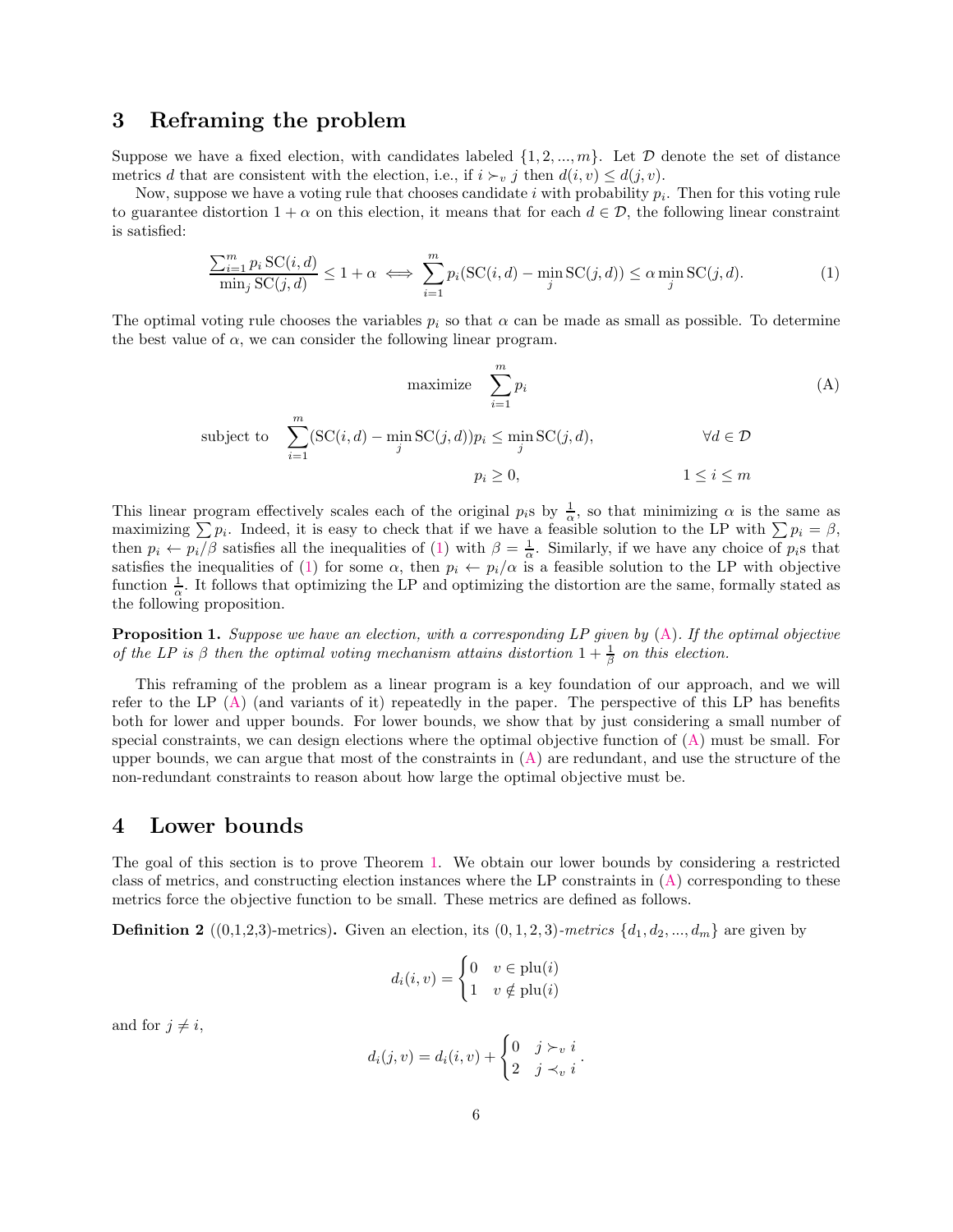The  $(0, 1, 2, 3)$  $(0, 1, 2, 3)$  $(0, 1, 2, 3)$ -metrics are named as such because all of the distances are either  $(0, 1, 2, 0, 0, 3)$ . Figure 2 (in Appendix [A\)](#page-20-1) gives a visualization of the  $(0, 1, 2, 3)$ -metrics in our lower bound instance for  $m = 3$ . These metrics may seem contrived at first, but a natural way to arrive at them is as follows.

We would like to design a metric  $d_i$  for each i where  $SC(i, d_i)$  is small, but  $SC(j, d_i) - SC(i, d_i)$  is as large as possible for each  $j \neq i$ . These are metrics that give us particularly restrictive constraints in [\(A\)](#page-5-2). A natural place to start is to set  $d_i(i, v) = 1$  for each v, and then set the other distances to be as large as possible subject to the constraints that  $j \succ_v i \implies d_i(j, v) \leq d_i(i, v)$  and the triangle inequality which gives us 3-hop constraints  $d(j, v) \leq d(j, u) + d(i, u) + d(i, v)$  for any candidate j and voters u and v. The first constraints imply that  $d_i(j, v) = 1$  whenever  $j \succ v$ , and the second imply that  $d_i(j, v) \leq 3$  (as long as there exists some voter u such that  $j \succ_u i$ , which we can assume because otherwise we can disregard candidate j completely). Setting  $d_i(j, v) = 3$  whenever  $i \succ_v j$  indeed satisfies all the necessary conditions. We can call these metrics  $(1,3)$ *-metrics*. Once we have these metrics defined, it is not hard to see that if for  $v \in \text{plu}(i)$  we change  $d_i(i, v)$  from 0 to 1 and change  $d_i(j, v)$  from 3 to 2, then all of the same conditions are still satisfied. But now,  $SC(i, d_i)$  is smaller, and  $SC(j, d_i) - SC(i, d_i)$  is unchanged. Thus, these metrics, which are exactly our  $(0, 1, 2, 3)$ -metrics, give us even tighter constraints for  $(A)$ . We note that this adjustment is necessary, since a corollary of Lemma [7](#page-16-0) tells us that we can guarantee distortion 2 on  $(1, 3)$ -metrics.

We also note that  $(0, 1, 2, 3)$ -metrics can be viewed as a generalization of the metrics considered in Figure [1,](#page-2-0) which are in fact  $(0, 1, 2, 3)$ -metrics themselves.

It is not difficult to check via casework that the  $(0, 1, 2, 3)$ -metrics do indeed satisfy the triangle inequality, but we will postpone a formal proof to Section [5.1,](#page-9-1) where we prove this for a larger class of metrics that includes the  $(0, 1, 2, 3)$ -metrics.

Next, we consider the LP constraints that are imposed by the  $(0, 1, 2, 3)$ -metrics. Using the notation introduced in Section [2,](#page-3-1) we have that  $\min_j \text{SC}(j, d_i) = \text{SC}(i, d_i) = 1 - \text{plu}(i)$ , and  $\text{SC}(j, d_i) - \text{SC}(i, d_i) = 2s_i \times j$ . Thus, the constraint we get for  $d_i$  is

$$
2\sum_{j\neq i}s_{i\succ j}p_j\leq 1-\text{plu}(i).
$$

<span id="page-6-0"></span>Since the factor of 2 can be absorbed into the variables  $p_i$ , we have the following lemma.

Lemma 2. *Suppose we have an election such that if,*

<span id="page-6-1"></span>
$$
\sum_{j \neq i} s_{i \succ j} p_j \le 1 - \text{plu}(i) \tag{2}
$$

*for each*  $1 \leq i \leq m$ , then  $\sum_i p_i \leq \beta$ . Then no randomized election mechanism can guarantee distortion less *than*  $1 + \frac{2}{\beta}$ .

*Proof.* If the condition of the lemma is satisfied, then it follows that if the  $p_i$ s satisfy the inequalities  $2\sum_{j\neq i} s_{i\succ j}p_j \leq 1-\text{plu}(i)$  for each i, then  $\sum_i p_i \leq \beta/2$ . Since these inequalities are all constraints in  $(A)$ , this implies that the optimal objective of  $(A)$  is at most  $\beta/2$ . This implies by Proposition [1](#page-5-3) that the optimal voting rule for this election has distortion at least  $1 + 2/\beta$ , as desired.  $\Box$ 

The remainder of this section is devoted to constructing elections that satisfy the condition of Lemma [2](#page-6-0) with small values of  $\beta$ .

The inequalities of [\(2\)](#page-6-1) can be written as

$$
Mp\leq 1-\text{plu}.
$$

Here,  $p$  denotes the column vector whose *i*th entry is  $p_i$ , and 1 denotes the all ones vector. Now, suppose that we construct our election so that M is invertible, and the column sums of  $M^{-1}$  (i.e., the entries of the vector  $\mathbf{1}^\top M^{-1}$  are nonnegative. Then it follows that

$$
\mathbf{1}^\top M^{-1} M p \leq \mathbf{1}^\top M^{-1} (\mathbf{1} - \mathbf{p} \mathbf{l} \mathbf{u}) \implies \mathbf{1}^\top p \leq \mathbf{1}^\top M^{-1} (\mathbf{1} - \mathbf{p} \mathbf{l} \mathbf{u}).
$$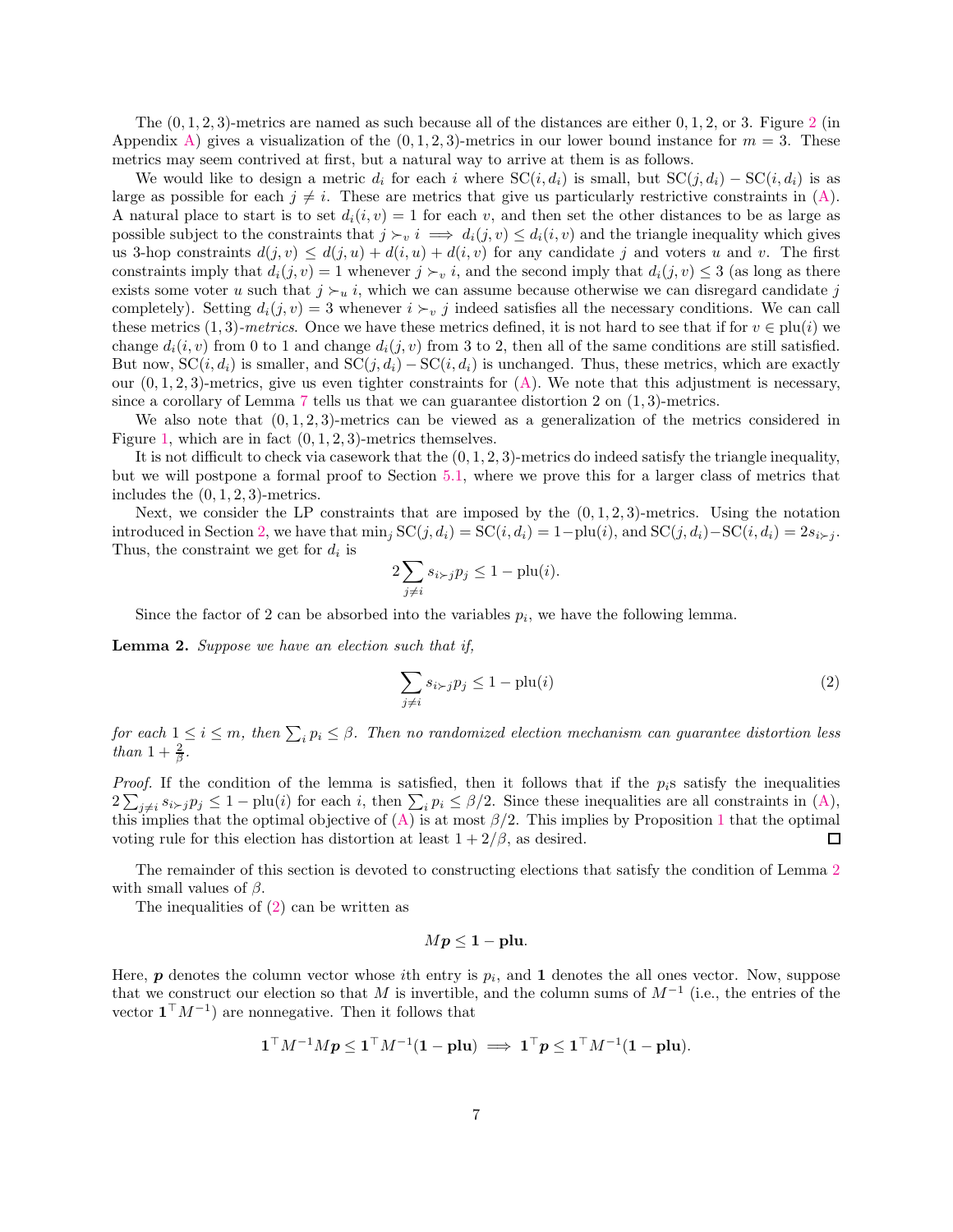Here, the left inequality can be interpreted as multiplying the inequalities in [\(2\)](#page-6-1) by the entries of  $\mathbf{1}^\top M^{-1}$ (which are nonnegative, so the inequality does not flip), and adding up the inequalities. As  $\mathbf{1}^\top \boldsymbol{p}$  is just  $\sum_i p_i$ this tells us that  $\sum_i p_i \leq \mathbf{1}^\top M^{-1}(\mathbf{1}-\mathbf{plu})$ , so we can take this to be  $\beta$  in Lemma [2.](#page-6-0) Now we would like to construct elections so that  $\mathbf{1}^\top M^{-1}(\mathbf{1}-\mathbf{plu})$  is as small as possible.

Our elections will have M and **plu** in the following form for some parameters  $a, b, c$ .

<span id="page-7-0"></span>
$$
M = \begin{bmatrix} 0 & a & a & a & \cdots & a \\ 1-a & 0 & b & b & \cdots & b \\ 1-a & 1-b & 0 & c & \cdots & c \\ 1-a & 1-b & 1-c & 0 & \cdots & \frac{1}{2} \\ \vdots & \vdots & \vdots & \vdots & \ddots & \vdots \\ 1-a & 1-b & 1-c & \frac{1}{2} & \cdots & 0 \end{bmatrix} \qquad \mathbf{plu} = \begin{bmatrix} a \\ b \\ 1-(a+b) \\ 0 \\ \vdots \\ 0 \end{bmatrix} . \tag{3}
$$

Here, the bottom right  $(m-3) \times (m-3)$  submatrix of M is 0 along the diagonal and  $\frac{1}{2}$  elsewhere. Clearly for this to be attainable by a real election, we must have  $a + b + c \ge 1$ , since  $s_{3>4} \ge \text{plu}(3)$  implies  $c > 1 - (a + b).$ 

We will argue that when  $a + b + c \geq 1$ , we can construct elections such that M and plu are in the above form.

For  $m = 3$ , c does not come into play, and the above form can be attained just by having the ranking permutations  $(1, 3, 2), (2, 3, 1), (3, 2, 1)$  in proportions  $a, b, 1 - (a + b)$  respectively. For  $m = 4$ , we can get the above form by inserting 4 next to 3 in some careful proportions:

| Permutation  | Proportion                        |
|--------------|-----------------------------------|
| (1, 4, 3, 2) | $a \cdot \frac{1-c}{a+b}$         |
| (1, 3, 4, 2) | $a\left(1-\frac{1-c}{a+b}\right)$ |
| (2, 4, 3, 1) | $\frac{1-c}{a+b}$                 |
| (2, 3, 4, 1) | $b\left(1-\frac{1-c}{a+b}\right)$ |
| (3, 4, 2, 1) | $1 - (a + b)$                     |

Since  $a + b + c \ge 1$ , all these proportions are nonnegative. Finally, for  $m > 4$  we can replace 4 in the above example with each permutation of  $(4, 5, ..., m)$  in equal proportion to get the desired forms of M and plu.

For ease, let  $k = m - 3$ . We can check by matrix multiplication that  $M^{-1}$  is given by

$$
\frac{1}{(k+1)-2kc(1-c)} \begin{bmatrix} -(k+1)\frac{b(1-b)}{a(1-a)} & \frac{(k+1)(1-b)-2kc(1-c)}{1-a} & \frac{b((k+1)-2kc)}{1-a} & \frac{2bc}{1-a} & \cdots & \frac{2bc}{1-a} \\ \frac{(k+1)b-2kc(1-c)}{1-b)(2kc-(k-1))} & -(k+1) & (k+1)-2kc & 2c & \cdots & 2c \\ \frac{(1-b)(2kc-(k-1))}{a} & (k+1)-2k(1-c) & -(k+1) & 2(1-c) & \cdots & 2(1-c) \\ \vdots & \vdots & \vdots & \ddots & \vdots & \vdots \\ \frac{2(1-b)(1-c)}{a} & 2(1-c) & 2c & 2(1-2c(1-c)) & \cdots & -2k+4(k-1)c(1-c) \end{bmatrix}
$$

.

To be clear, the bottom right  $k \times k$  matrix has  $-2k+4(k-1)c(1-c)$  along the diagonal, and  $2(1-2c(1-c))$ elsewhere. We note for the interested reader that if we fix  $c = 1/2$ , then this matrix (and the math that follows) simplifies significantly, and this is enough to get a lower bound of  $\frac{1+2\sqrt{7}}{3} \approx 2.0972$  for the distortion.

The column sums of  $M^{-1}$  are easy to compute, since each column besides the first must have dot product 0 with the first row of M. This dot product is just a multiplied by the sum of the entries of the column besides the first entry, which means that the sum of those entries is 0. Therefore, the sum of the ith column for  $2 \leq i \leq m$ , is just its first entry. Computing the sum of the first column separately by hand, we have that

$$
\mathbf{1}^{\top} M^{-1} = \frac{1}{(k+1) - 2kc(1-c)} \left[ -(k+1)\frac{b(1-b)}{a(1-a)} + \frac{(k+1)-2kc(1-c)}{a} \frac{(k+1)(1-b)-2kc(1-c)}{1-a} \frac{b((k+1)-2kc)}{1-a} \frac{2bc}{1-a} \cdots \frac{2bc}{1-a} \right].
$$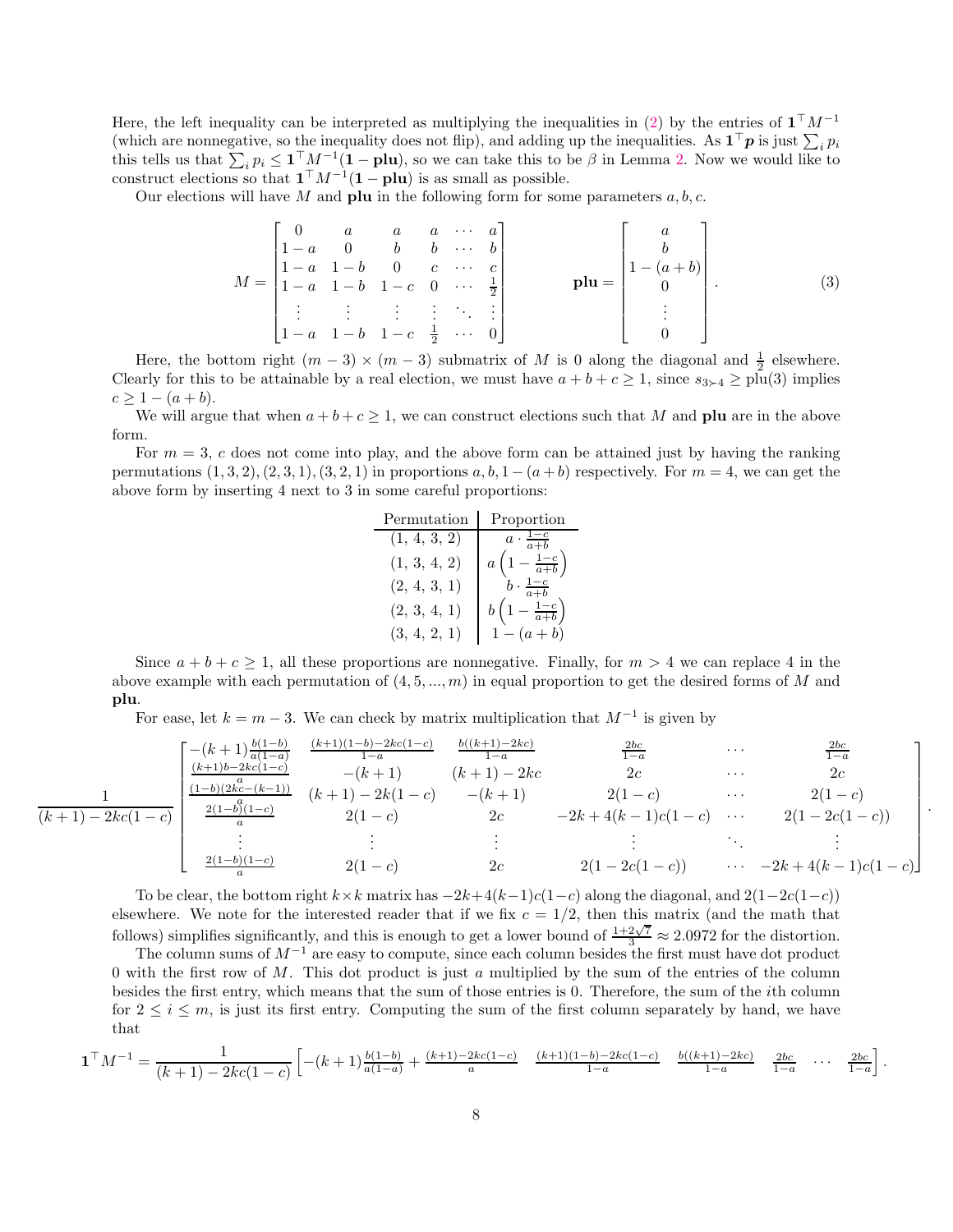<span id="page-8-0"></span>

| m        | $\alpha$ | h        | $\mathfrak c$ | B       | Distortion Lower Bound |
|----------|----------|----------|---------------|---------|------------------------|
| 3        | 0.473356 | 0.423961 |               | 1.94907 | 2.02613                |
| 4        | 0.459994 | 0.406749 | 0.363254      | 1.90554 | 2.04957                |
| 5        | 0.452953 | 0.400474 | 0.373050      | 1.88106 | 2.06323                |
| 6        | 0.448571 | 0.397287 | 0.378427      | 1.86556 | 2.07206                |
| 7        | 0.445576 | 0.395377 | 0.381835      | 1.85490 | 2.07822                |
| 8        | 0.443396 | 0.394112 | 0.38419       | 1.84712 | 2.08276                |
| 9        | 0.441738 | 0.393215 | 0.385916      | 1.84120 | 2.08625                |
| 10       | 0.440434 | 0.392546 | 0.387236      | 1.83654 | 2.08900                |
| 50       | 0.431584 | 0.388789 | 0.395418      | 1.80493 | 2.10807                |
| 100      | 0.430538 | 0.388426 | 0.396305      | 1.80121 | 2.11036                |
| 1000     | 0.429608 | 0.388115 | 0.397081      | 1.79790 | 2.11241                |
| $\infty$ | 0.429505 | 0.388082 | 0.397166      | 1.79753 | 2.11264                |

Table 1: Distortion lower bounds for several values of m, including what choices of  $a, b, c$  in the admissible region minimize  $\beta$ .

The condition that these entries must be nonnegative imposes some additional constraints on  $(a, b, c)$ . We note that  $(k + 1) - 2kc(1 - c) > 0$  since  $2c(1 - c) \leq \frac{1}{2}$ . By ensuring that  $b, c < \frac{1}{2}$ , we guarantee that  $(k+1)(1-b) - 2kc(1-c) > 0$  and  $(k+1) - 2kc > 0$ . Finally, by ensuring that  $1 - 2c(1-c) > \frac{b(1-b)}{(1-a)}$  $\frac{b(1-b)}{(1-a)}$ , we have that the first column sum is positive.

With all the necessary conditions determined, we can move on to determining the distortion lower bound we get, as a function of a, b, c. Recall that  $\beta = \mathbf{1}^\top M^{-1}(\mathbf{1} - \mathbf{plu})$ , which is

$$
\beta(a, b, c, k) = \frac{1}{(k+1) - 2kc(1-c)} \left( \frac{-(k+1)b(1-b) + ((k+1) - 2kc(1-c))(1-a)}{a} + \frac{(k+1)(1-b)^2 - 2kc(1-c)(1-b) + b((k+1) - 2kc)(a+b)}{1-a} \right)
$$

For each fixed value of  $k = m - 3$ , we can optimize the above function in the region where  $a, b, c \in (0, 1)$ ,  $a+b+c \geq 1, b, c < \frac{1}{2}$ , and  $1-2c(1-c) > \frac{b(1-b)}{(1-a)}$  $\frac{(\lambda(1-a))}{(1-a)}$  to find the smallest possible  $\beta$ . This gives us a lower bound of  $1 + 2/\beta$  $1 + 2/\beta$  for the distortion. Table 1 provides a list of these values for several choices of m.

It is not difficult to check that the choices of  $a, b, c$  in the table satisfy the required constraints. We note that the condition that  $a + b + c \ge 1$  does not apply when  $m = 3$ . We can easily check the condition  $1-2c(1-c) > \frac{b(1-b)}{(1-a)}$  $\frac{b(1-b)}{(1-a)}$  by noting that  $2c(1-c) + \frac{b(1-b)}{(1-a)}$  is a function that increases as a, b, c increase (since  $b, c < \frac{1}{2}$ ). Since we always end up choosing  $a \le 0.48, b \le 0.43$ , and  $c \le 0.4$ , we have  $2c(1-c) + \frac{b(1-b)}{(1-a)} \le$  $0.96 < 1$  as needed.

Finally, as  $m \to \infty$ , the function  $\beta(a, b, c, k)$  simplifies somewhat to the following.

$$
\lim_{k \to \infty} \beta(a, b, c, k) = \frac{1}{1 - 2c(1 - c)} \left( \frac{-b(1 - b) + (1 - 2c(1 - c))(1 - a)}{a} + \frac{(1 - b)^2 - 2c(1 - c)(1 - b) + b(1 - 2c)(a + b)}{1 - a} \right).
$$

Like with  $\beta(a, b, c, k)$  for fixed values of m, for the above function, it is not hard to determine the values of  $a, b, c$  that minimize the function. These are included as well in Table [1.](#page-8-0) Thus, we have established distortion lower bounds all  $m \geq 3$ , as claimed in Theorem [1.](#page-2-1)

We note that it may seem natural to change more of the rows of  $M$  with  $\frac{1}{2}$ s to free variables, but numerical analysis suggests that this does not give any improvement. For the interested reader, in Appendix [A,](#page-20-1) we go through the case where  $m = 3$ . There, for variety, we work directly with the definition of distortion, rather than using the LP approach from Section [3.](#page-5-0)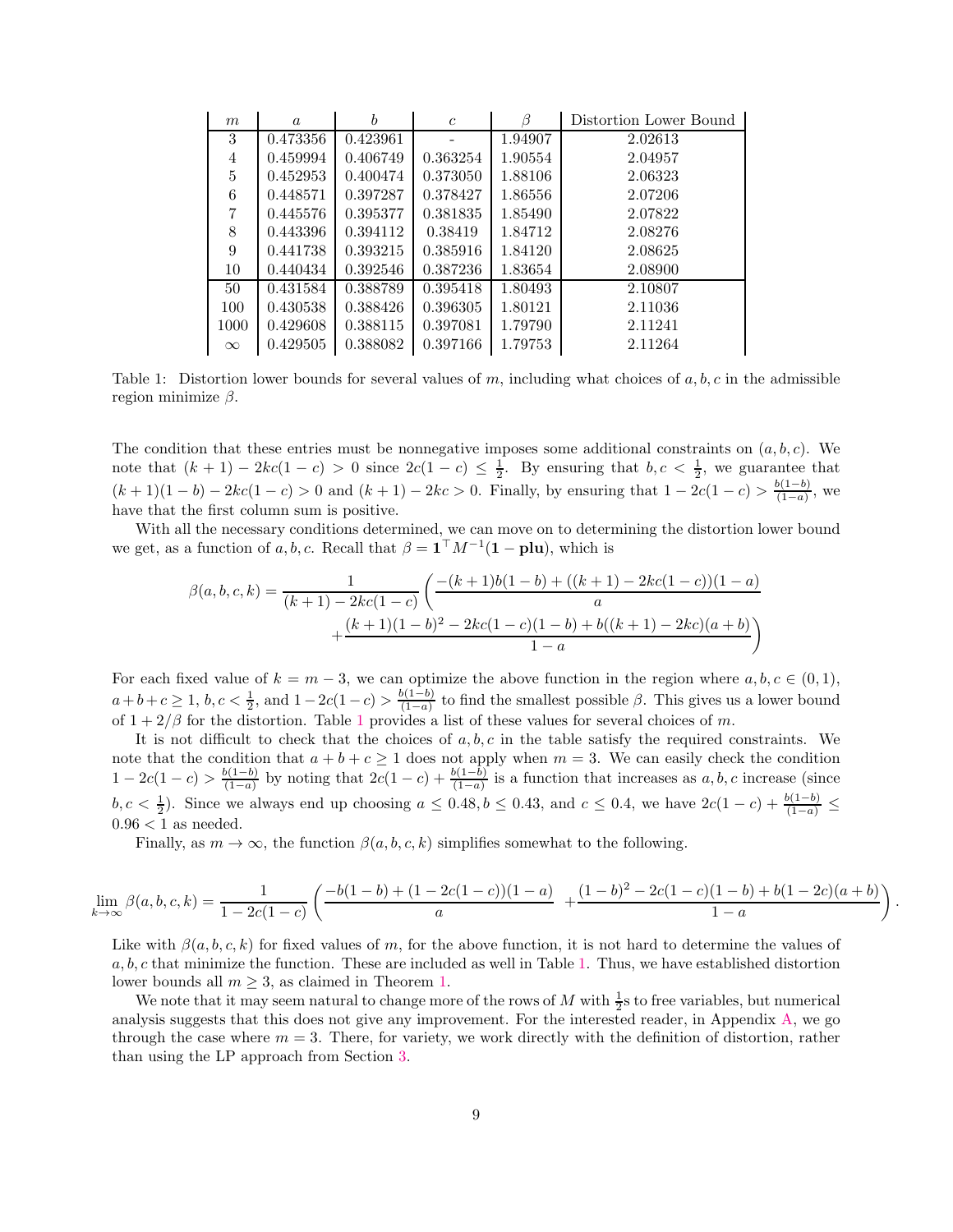## <span id="page-9-0"></span>5 Matching upper bound for 3 candidates

We will prove the following theorem.

Theorem 3. *Any election with* 3 *candidates has a randomized election mechanism that guarantees distortion at most* 2.02613*.*

The strategy is to argue that our example for  $m = 3$  is the worst case. Since our examples are very particular, we take several steps to gradually restrict the elections (and metrics) that we need to consider, until we are left with our lower bound instance.

- (1) First, we show that all of the constraints in [\(A\)](#page-5-2) are redundant, besides those that correspond to what we call *biased metrics* (defined in Section [5.1\)](#page-9-1). Moreover, we show that when  $m = 3$ , these metrics reduce to an even more restricted class, which we call *generalized* (0, 1, 2, 3)*-metrics*.
- (2) Next, we consider the LP given by  $(A)$  with only the generalized  $(0, 1, 2, 3)$ -metrics. We argue that either the  $(0, 1, 2, 3)$ -metrics are the only non-redundant constraints, or we can automatically get distortion at most 2.
- (3) Finally, if the mechanism only has to be concerned about  $(0, 1, 2, 3)$ -metrics, the distortion that it can achieve only depends on the comparisons matrix and plurality vector. We argue that in the worst case elections, these take the form given in [\(3\)](#page-7-0). Since in the last section, we optimized over the worst examples of this form, this gives us the theorem.

One could imagine a similar strategy working to show an upper bound for general  $m$  that matches our lower bound. The two main sticking points are that the reduction from biased metrics to generalized  $(0, 1, 2, 3)$ -metrics in step (1) does not work as easily for larger values of m, and the analysis of the worst case elections for  $(0, 1, 2, 3)$ -metrics in step (3) involves a lot of casework and consideration of the extrema of multivariate functions, and this does not scale well as m increases. On the bright side, step  $(2)$  does essentially work for general m (rather than distortion at most 2, it is distortion at most  $2 + \gamma_{m-1}$ , per the notation in Theorem [1\)](#page-2-1). We also show in Theorem [6](#page-15-1) that the casework in step (3) can be averted without giving up much, by showing that if a mechanism only needs to be concerned about  $(0, 1, 2, 3)$ -metrics, it can guarantee distortion at most 2.13968 (leaving only a small gap with our asymptotic lower bounds).

We will aim to prove each step in as much generality as is allowed by our techniques. While it may make some steps more involved, hopefully it is also more informative.

#### <span id="page-9-1"></span>5.1 Biased metrics and generalized (0, <sup>1</sup>, <sup>2</sup>, 3)-metrics

We will define a set of metric spaces whose constraints are sufficient to consider in the LP  $(A)$ . The rough idea is to show that if we have an arbitrary metric, then we can massage it into one of our *biased* metrics so that  $\min_j \text{SC}(j)$  decreases, and  $\text{SC}(i)$  –  $\min_j \text{SC}(j)$  increases. This means that the constraint imposed by the new metric is tighter than that imposed by the old metric, which means that the latter constraint is redundant.

**Definition 4.** Let  $(x_1, ..., x_m)$  be a vector of nonnegative real numbers such that at least one entry is 0. Given an election, the *biased* metric for the vector  $(x_1, ..., x_m)$  is defined as follows. For a voter v, define

$$
y_v = \frac{1}{2} \max_{i,j:i \succeq_v j} (x_i - x_j).
$$

Then for each candidate  $i$  and voter  $v$ , we have

$$
d(i, v) = y_v + \min_{j : i \succeq_v j} x_j.
$$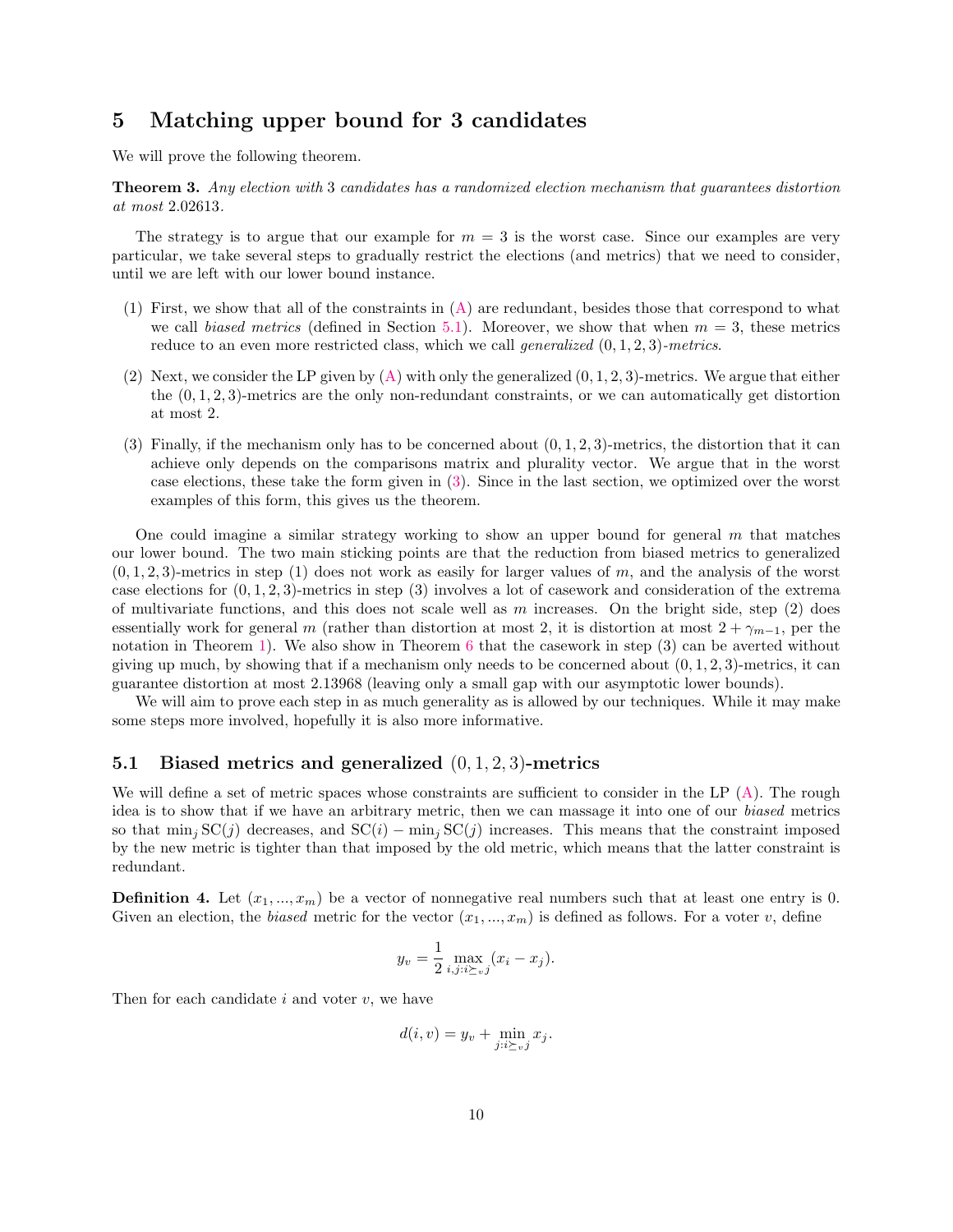We note that the  $(0, 1, 2, 3)$ -metric  $d_i$  corresponds to the vector that is 0 at i and 2 elsewhere. The intuition behind these metrics is the following. Suppose we had an arbitrary metric so that  $i^* = \arg \min_i SC(i)$ . If we were to throw out all of the distances besides the distances  $d(i^*, i) = x_i$  between  $i^*$  and other candidates, and then (1) made the distances  $d(i^*, v) =: y_v$  as small as possible without breaking any triangle inequality constraints, and (2) made the distances  $d(i, v)$  for  $i \neq i^*$  as large as possible without breaking any triangle inequality or ordinal constraints, then the result would be exactly the above metric. We call these metrics "biased" because they are designed to take a given metric, and then maximize the bias towards the candidate i ∗ .

It is not immediately clear that biased metrics satisfy the conditions required of a metric space, so we will prove this explicitly below.

**Proposition 3.** For any vector  $(x_1, ..., x_m)$  and any election, the biased metric for  $(x_1, ..., x_m)$  is indeed a *valid distance metric.*

*Proof.* Clearly, the distances we have defined are nonnegative, since the expression for  $y_v$  allows for  $i = j$ , which means that  $y_v$  is the maximum over a set that includes 0. Thus, it suffices to show that biased metrics satisfy the triangle inequality.

Recall that we view the partially defined metric as a weighted graph, and the complete metric is the graph distance metric on this graph. This means that it suffices to show that for any explicitly defined edge (i.e., between a candidate i and a voter  $v$ ), no path between the two endpoints can have smaller total weight than the defined weight of the edge.

Suppose we have some path between a candidate i and voter v. We will show that  $d(i, v)$  is at most the total weight of the path. Note that  $d(i, v) = y_v + \min_{j:i \succeq_{v} j} x_j \leq y_v + x_i$ . Now, suppose that the first two edges on the path are  $(i, u)$  and  $(u, j)$ , and the last edge is  $(k, v)$ . Then the total length of the path is at least

$$
d(i, u) + d(u, j) + d(k, v) \ge d(i, u) + y_u + y_v.
$$

Now,  $d(i, u) = y_u + x_\ell$  for some  $\ell$  for which  $i \succeq_u \ell$ . By the definition of  $y_u$ , we also have  $2y_u \geq x_i - x_\ell$ . Putting all of these together, we have

$$
d(i, u) + y_u + y_v \ge 2y_u + x_{\ell} + y_v \ge x_i + y_v \ge d(i, v)
$$

as desired.

<span id="page-10-0"></span>Next, we will show that for the purpose of the LP  $(A)$ , it suffices to only consider the constraints imposed by biased metrics.

Proposition 4. *Suppose we have an election and a distance metric* d *that is consistent with the election.* Let  $i^* = \arg \min_i \mathrm{SC}(i, d)$ . Then there is a biased metric d such that  $\mathrm{SC}(i^*, d) \leq \mathrm{SC}(i^*, d)$  and  $\mathrm{SC}(i, d)$  –  $\mathrm{SC}(i^*, d) \geq \mathrm{SC}(i, d) - \mathrm{SC}(i^*, d)$  *for each*  $i \neq i^*.$ 

*Proof.* As suggested earlier, let  $x_i = d(i, i^*)$ , and let d be the biased metric for  $(x_1, x_2, ..., x_m)$ . We will show that for any voter  $v, d(i^*, v) \leq d(i^*, v)$  and  $d(i, v) - d(i^*, v) \geq d(i, v) - d(i^*, v)$ , which will immediately imply the proposition.

Fix v, and let i and j be such that  $i \succeq_v j$ . Then we have

$$
d(i, i^*) \le d(i, v) + d(i^*, v) \le d(j, v) + d(i^*, v) \le d(j, i^*) + 2d(i^*, v).
$$

This implies that  $d(i^*, v) \ge \frac{d(i, i^*) - d(j, i^*)}{2} = \frac{x_i - x_j}{2}$ . Taking the maximum over all choices of i and j such that  $i \succeq_v j$ , we get

$$
d(i^*, v) \ge \frac{1}{2} \max_{i, j : i \succeq v} (x_i - x_j) = y_v = \hat{d}(i^*, v)
$$

as claimed. Next, fix a candidate  $i \neq i^*$  and a voter v. Let  $j = \arg\min_{j:i \succeq_{v} j} x_j$ , so that  $d(i, v) - d(i^*, v) = x_j$ . Then we have

$$
d(i, v) \le d(j, v) \le d(j, i^*) + d(i^*, v) = x_j + d(i^*, v)
$$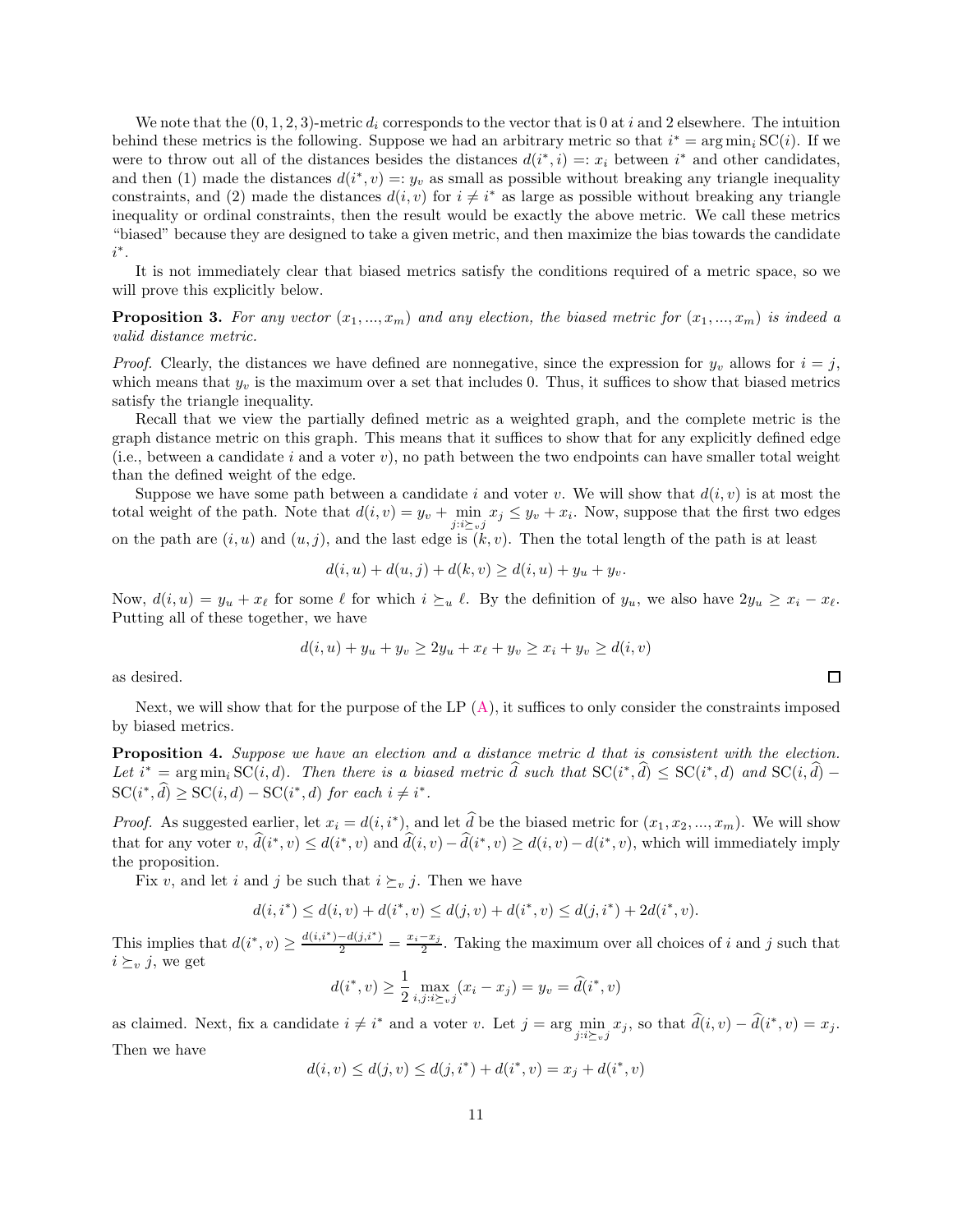which means that

$$
d(i, v) - d(i^*, v) \le x_j = d(i, v) - d(i^*, v)
$$

as claimed. This establishes the proposition.

Next, we define a class of metrics that sits between biased metrics and (0, 1, 2, 3)-metrics, called *generalized* (0, 1, 2, 3)*-metrics*. This class has the convenience that we can prove a kind of reduction from generalized  $(0, 1, 2, 3)$ -metrics to  $(0, 1, 2, 3)$ -metrics, and in the case where  $m = 3$ , we can prove a kind of reduction from biased metrics to generalized (0, 1, 2, 3)-metrics.

**Definition 5.** Given an election, its *generalized*  $(0, 1, 2, 3)$ *-metrics* are the biased metrics for vectors  $(x_1, ..., x_m)$ where for some nontrivial subset I of the candidates,  $x_i = 0$  if  $i \in I$  and  $x_j = 2$  for  $j \notin I$ . More concretely, the metric  $d_I$  has distances as follows. If  $i \in I$ 

$$
d_I(i, v) = \begin{cases} 0 & v \in \text{plu}(I) \\ 1 & v \notin \text{plu}(I) \end{cases}.
$$

Note that  $d(i, v) = d(i', v)$  for any  $i, i' \in I$ . Then for each  $j \notin I$ 

$$
d_I(j, v) = d_I(i, v) + \begin{cases} 0 & v \notin S_{I \succ j} \\ 2 & v \in S_{I \succ j} \end{cases}
$$

for any arbitrary  $i \in I$ .

The generalized  $(0, 1, 2, 3)$ -metrics are what we would get if we collapsed all the candidates of I into one candidate who appears in each voter's ranking at the position where the worst candidate of I was, and then we considered the  $(0, 1, 2, 3)$ -metric in this new election on fewer candidates. The fact that generalized  $(0, 1, 2, 3)$ -metrics are  $(0, 1, 2, 3)$ -metrics in disguise makes it believable that we can reduce from the former to the latter. We prove this formally in the next subsection.

<span id="page-11-1"></span>Before we switch to considering generalized  $(0, 1, 2, 3)$ -metrics alone, we show that when  $m = 3$ , the biased metrics can be reduced to generalized (0, 1, 2, 3)-metrics.

Lemma 5. *For any 3 candidate election, the constraints in* [\(A\)](#page-5-2) *corresponding to generalized* (0, 1, 2, 3) *metrics imply the constraints for all biased metrics.*

*Proof.* First, we note that the generalized  $(0, 1, 2, 3)$ -metric constraint for the set I can be written in the following form:

$$
2\sum_{j\notin I} s_{I\succ j} p_j \le 1 - \text{plu}(I).
$$

This follows since  $SC(i) = 1 - plu(I)$  for all  $i \in I$ , and, fixing some arbitrary  $i \in I$ ,  $d(j, v) - d(i, v)$  is 2 when  $v \in S_{I\succ j}$ , and 0 otherwise. To be concrete in the case where  $m=3$ , these correspond to the following 6 constraints

$$
2(s_{1\succ 2}p_2 + s_{1\succ 3}p_3) \le 1 - \text{plu}(1) \qquad 2(s_{2\succ 1}p_1 + s_{2\succ 3}p_3) \le 1 - \text{plu}(2) \qquad 2(s_{3\succ 1}p_1 + s_{3\succ 2})p_2 \le 1 - \text{plu}(2)
$$
  

$$
2 \text{plu}(2,3)p_1 \le 1 - \text{plu}(2,3) \qquad 2 \text{plu}(1,3)p_2 \le 1 - \text{plu}(1,3) \qquad 2 \text{plu}(1,2)p_3 \le 1 - \text{plu}(1,2).
$$

Next, suppose that we have a biased metric d corresponding to the vector  $(x_1, x_2, x_3)$ , and without loss of generality suppose that  $0 = x_1 \le x_2 \le x_3$ . We will show that the corresponding constraint is a (nonnegative) linear combination of the constraints

$$
2(s_{1 \succ 2}p_2 + s_{1 \succ 3}p_3) \le 1 - \text{plu}(1)
$$
 and  $2 \text{plu}(1,2)p_3 \le 1 - \text{plu}(1,2)$ .

Recall that the biased metric constraint is given by

<span id="page-11-0"></span>
$$
(SC(2) – SC(1))p2 + (SC(3) – SC(1))p3 \le SC(1).
$$
\n(4)

 $\Box$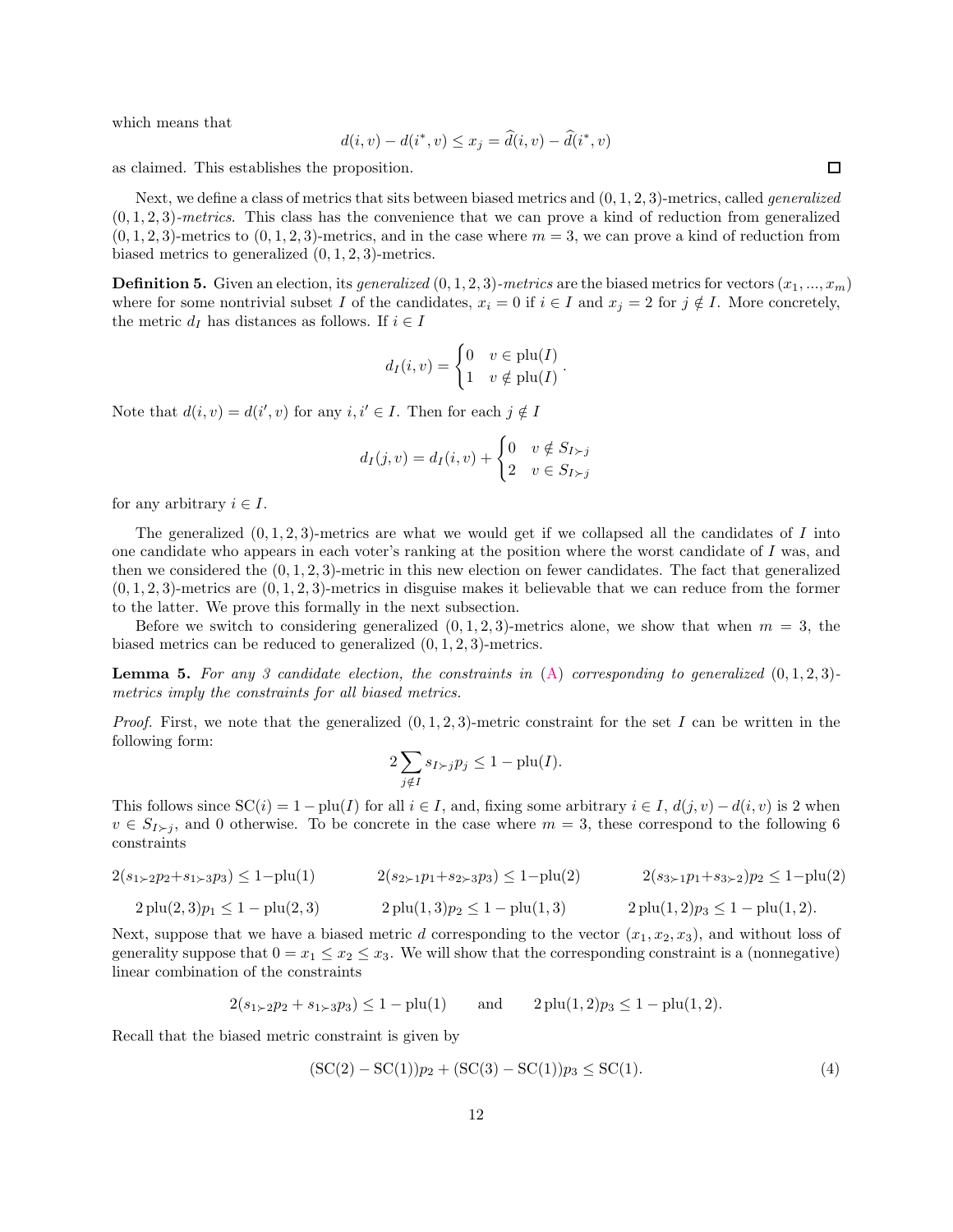By the definition of the biased metric, we have that  $d(2, v) - d(1, v)$  is 0 if  $v \in S_{2\succ 1}$ , and is  $x_2$  otherwise. This means that

$$
SC(2) - SC(1) = s_{1 \succ 2} x_2.
$$

Similarly,  $d(3, v)-d(1, v)$  is 0 if  $v \in S_{3\succ 1}$ , is  $x_2$  if  $v \in S_{1\succ 3\succ 2}$ , and is  $x_3$  if  $v \in S_{1,2\succ 3} = \text{plu}(1, 2)$ . This means that

 $SC(3) - SC(1) = s_{1 \ge 3 \ge 2}x_2 + plu(1,2)x_3 = s_{1 \ge 3}x_2 + plu(1,2)(x_3 - x_2).$ 

Thus, the left side of [\(4\)](#page-11-0) is

$$
x_2(s_{1\times 2}p_2 + s_{1\times 3}p_3) + (x_3 - x_2) \operatorname{plu}(1,2)p_3.
$$

Next, we consider SC(1). We have that  $d(1, v)$  is  $\frac{1}{2}x_3$  if  $v \in S_{3 \succ 1}$ ,  $\frac{1}{2}x_2$  if  $v \in S_{2 \succ 1 \succ 3}$ ,  $\frac{1}{2}(x_3 - x_2)$  if  $v \in S_{1 \succ 3 \succ 2}$ , and 0 otherwise. It follows that

$$
SC(1) = \frac{x_3}{2}s_{3 \succ 1} + \frac{x_2}{2}s_{2 \succ 1 \succ 3} + \frac{x_3 - x_2}{2}s_{1 \succ 3 \succ 2}
$$
  
=  $\frac{x_2}{2}(s_{3 \succ 1} + s_{2 \succ 1 \succ 3}) + \frac{x_3 - x_2}{2}(s_{3 \succ 1} + s_{1 \succ 3 \succ 2})$   
=  $\frac{x_2}{2}(1 - \text{plu}(1)) + \frac{x_3 - x_2}{2}(1 - \text{plu}(1, 2)).$ 

Thus, [\(4\)](#page-11-0) can be written as

$$
x_2(s_{1\times 2}p_2 + s_{1\times 3}p_3) + (x_3 - x_2) \text{ plu}(1,2)p_3 \le \frac{x_2}{2}(1 - \text{plu}(1)) + \frac{x_3 - x_2}{2}(1 - \text{plu}(1,2))
$$

which is indeed a linear combination of the two claimed constraints, with nonnegative coefficients  $x_2$  and  $\square$  $x_3 - x_2$ .

### <span id="page-12-1"></span>5.2 Reducing from generalized  $(0, 1, 2, 3)$ -metrics to  $(0, 1, 2, 3)$ -metrics

Say that a particular election mechanism *optimizes over* a certain set of metrics, if it works by solving the LP given by  $(A)$ , but only with the constraints corresponding to the special set of metrics, and then normalizing the optimal choice of p. What we have shown so far is that the election mechanism that optimizes over the biased metrics is in fact optimal for every election instance, and the mechanism that optimizes over the generalized  $(0, 1, 2, 3)$ -metrics is optimal for elections with 3 candidates.

The LP that optimizes over the generalized  $(0, 1, 2, 3)$ -metrics has constraints that correspond to  $(0, 1, 2, 3)$ metrics, and constraints that do not. The constraints that are tight at the optimal solution determine what the optimal objective is. Next, we will show that either the tight constraints are exactly the  $(0, 1, 2, 3)$ -metric constraints, or the optimal objective is high anyway.

<span id="page-12-0"></span>**Lemma 6.** Over all elections with m candidates, let  $\beta_m$  be the minimum optimal objective function value *attained by the LP that optimizes over generalized* (0, 1, 2, 3)*-metrics. For a fixed election instance, at the optimum of this LP, either all the* (0, 1, 2, 3)*-metric constraints are tight, or the optimum objective is at least*  $\beta_{m-1}$ *.* 

This lemma effectively means that if we have reduced the problem to considering generalized  $(0, 1, 2, 3)$ metrics, then we can actually just consider  $(0, 1, 2, 3)$ -metrics instead. Another interpretation is that if we construct a lower bound example using generalized  $(0, 1, 2, 3)$ -metrics, then we can construct an equally good lower bound example with just (0, 1, 2, 3)-metrics (by applying this lemma iteratively, and eventually finding the tight constraints that correspond to  $(0, 1, 2, 3)$ -metrics).

In the special case where  $m = 3$ , the lemma tells us that for a given election instance, either the  $(0, 1, 2, 3)$ metric constraints are tight, or we can guarantee distortion 2, since we know that we can guarantee distortion 2 in the two candidate case.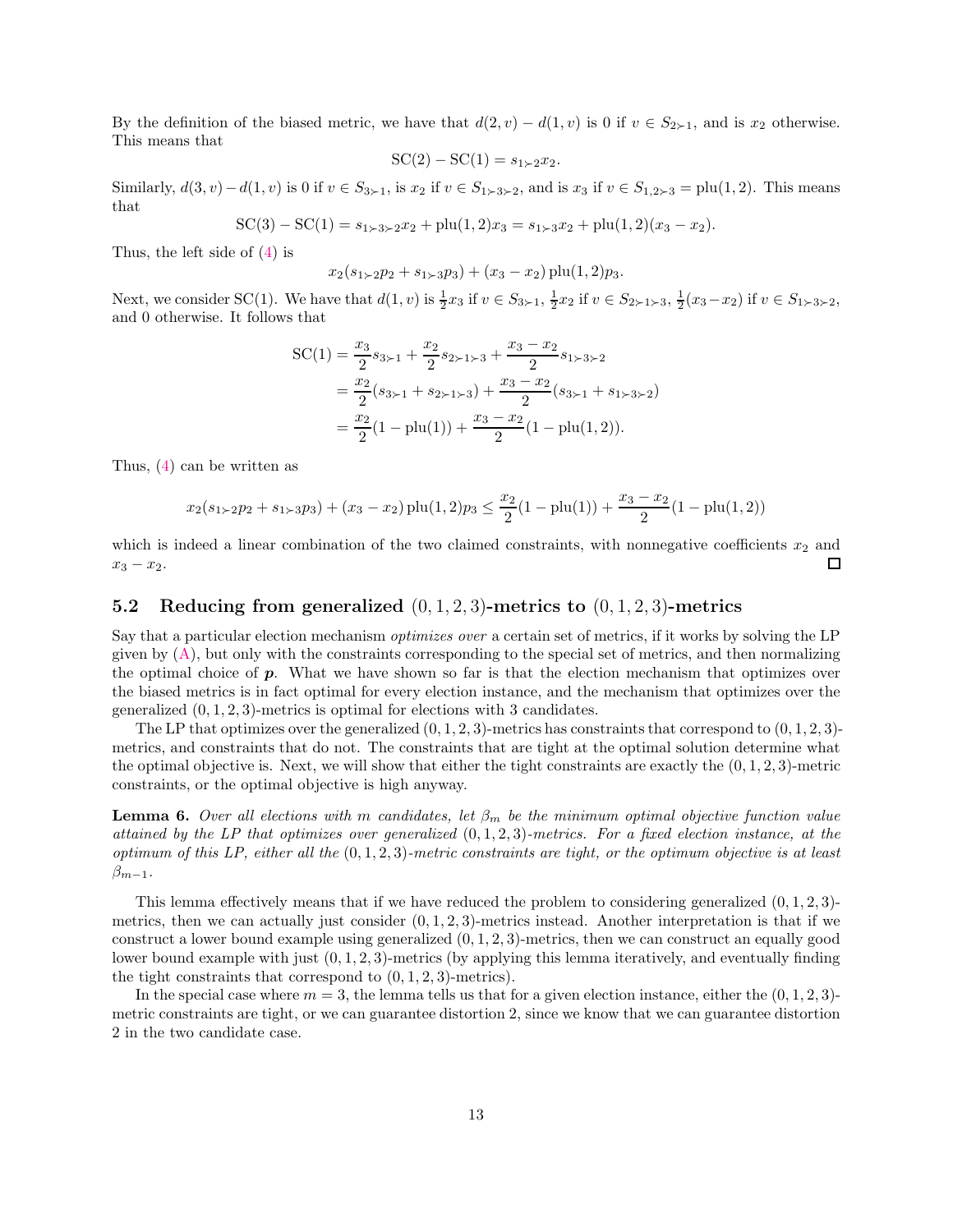*Proof.* Recall that the LP that optimizes over the generalized  $(0, 1, 2, 3)$ -metrics is the following.

maximize 
$$
\sum_{i=1}^{m} p_i
$$
  
\nsubject to  $\sum_{j \notin I} s_{I \succ j} p_j \le 1 - \text{plu}(I)$ ,  $\forall I \subseteq [m]; I \ne \emptyset, [m]$   
\n $p_i \ge 0$ ,  $1 \le i \le m$ 

As a reminder the  $(0, 1, 2, 3)$ -constraints are those that correspond to singleton sets  $I = \{i\}$ .

If, for a given election instance, not all of the  $(0, 1, 2, 3)$ -constraints are tight, then this means that there is at least one such constraint that we can remove without changing the optimum objective of the LP. Suppose one such constraint corresponds to  $I = \{i\}$ . Now, consider the election obtained by erasing i from each voter's ranking list, and the corresponding LP that optimizes over the generalized  $(0, 1, 2, 3)$ -metrics. By the definition of  $\beta_{m-1}$ , this LP has a feasible solution  $p^*$  that attains objective at least  $\beta_{m-1}$ . We claim that the solution that sets  $p_i = 0$  and  $p_j = p_j^*$  for  $j \neq i$  is a feasible solution to the original LP. Since this solution has objective at least  $\beta_{m-1}$ , this would complete the proof.

We compare the constraint in the original LP corresponding to  $I$  to the constraint in the new LP corresponding to  $I \setminus i$  (unchanged if  $i \notin I$ ). Let  $\text{plu}(I \setminus i)$  denote the fraction of voters that rank the candidates in  $I \setminus i$  above all others in the election where i is erased. Then clearly

$$
s_{I \succ j} \le s_{I \setminus i \succ j} \qquad \text{and} \qquad \text{plu}(I) \le \text{plu}(I \setminus i)
$$

since if a voter v prefers all the candidates of I over j, then they prefer the candidates of I  $\setminus i$  over j, and if a voter ranks I above all other candidates, then they rank  $I \setminus i$  above all other candidates when i is erased. Since we fix  $p_i = 0$ , this means that the new constraint is stricter than the old constraint, which means that the claimed solution is indeed a feasible solution for the old LP.  $\Box$ 

#### <span id="page-13-0"></span>5.3 Worst elections for  $(0, 1, 2, 3)$ -metrics

Lemma [6](#page-12-0) tells us that it suffices to argue that when the  $(0, 1, 2, 3)$ -metric constraints are tight, the objective function is sufficiently large. Recall that the  $(0, 1, 2, 3)$ -metric constraints correspond to the inequality  $Mp \leq 1$  – plu, so for these constraints to be tight, we have equality. Now, since we are working in the case when  $m = 3$ , M can be written in the following form:

$$
M = \begin{bmatrix} 0 & x & 1-y \\ 1-x & 0 & z \\ y & 1-z & 0 \end{bmatrix}.
$$

Thus,  $\det(M) = xyz + (1-x)(1-y)(1-z)$ , which, since  $x, y, z \in [0,1]$  means that M is singular only if one of  $x, y, z$  is 0, and another is 1. We can assume that this is not the case, since this would mean that  $s_{i \succ j} = 1$  for some  $i, j \in \{1, 2, 3\}$ , and so we can set  $p_j = 0$ , remove j, and reduce to the two candidate case. This means that we can assume that  $M$  is invertible.

It follows that  $p = M^{-1}(1 - \text{plu})$ , and so  $\sum_i p_i = \mathbf{1}^\top M^{-1}(\mathbf{1} - \text{plu})$ . Our goal is to identify the election instance that makes this as small as possible.

We note that the expression  $\mathbf{1}^\top M^{-1}(\mathbf{1}-\mathbf{plu})$  only depends on the comparisons matrix and plurality vector of an election. The idea is to massage a given election instance in a way that only decreases the value of the expression, until M and **plu** are in the form of  $(3)$ . Since we optimized examples of this form to obtain our lower bound, we will be done.

Suppose we have a fixed election instance. Let  $w_{\sigma}$  denote the proportion of voters whose ranking list is σ, and let σ' denote the reverse permutation of σ. Suppose that for two permutations  $\sigma_1$  and  $\sigma_2$ , we modify the election instance by increasing  $w_{\sigma_1}$  and  $w_{\sigma'_1}$  by some  $\Delta > 0$  and decreasing  $w_{\sigma_2}$  and  $w_{\sigma'_2}$  by  $\Delta$ . Then this does not change M, and it increases plu for the first and last elements of  $\sigma_1$ , and decreases it for the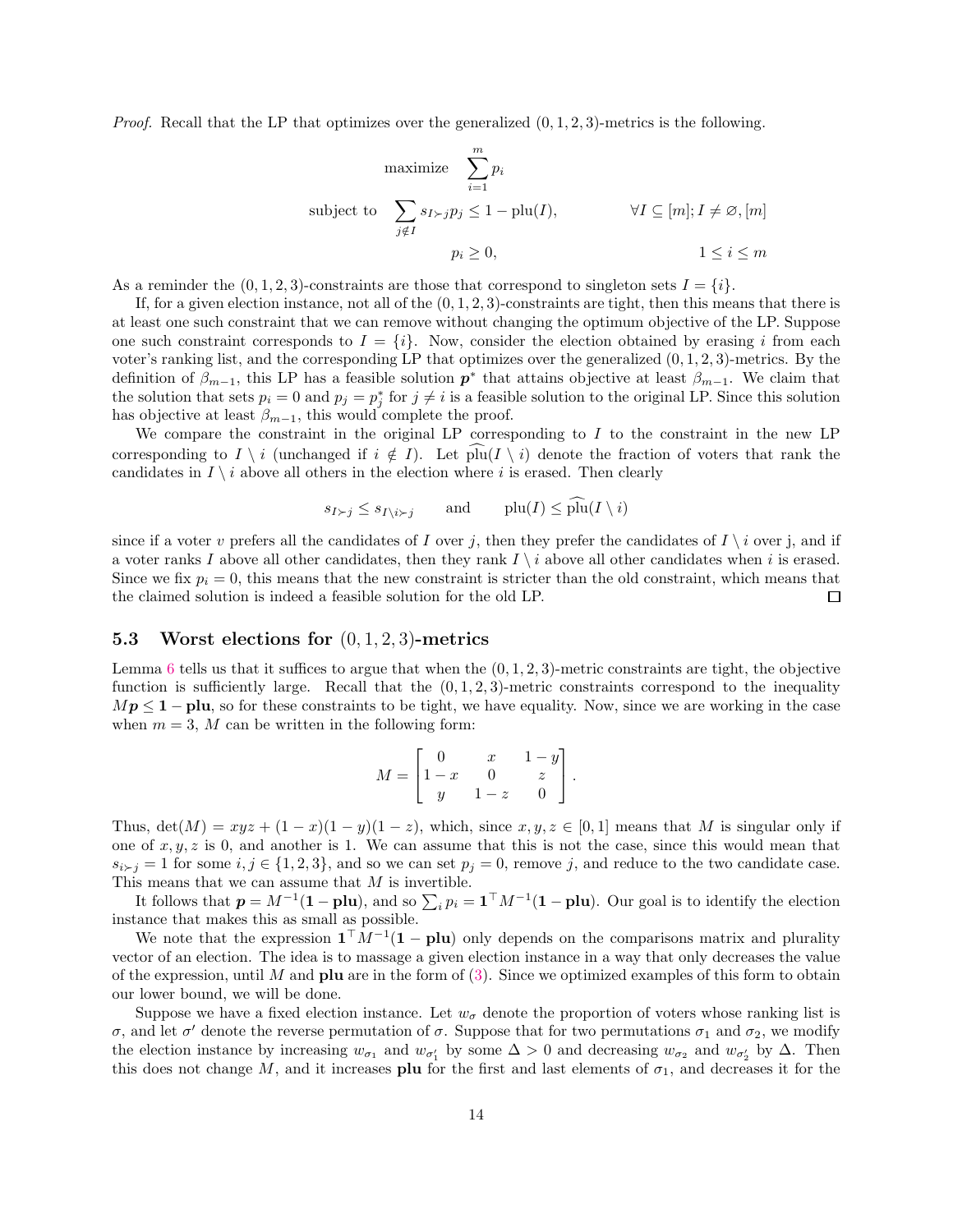first and last elements of  $\sigma_2$  (two of these cancel out when  $m = 3$ ). It is possible that this could increase  $\mathbf{1}^{\top} M^{-1}(\mathbf{1}-\mathbf{plu})$ , but if instead we decrease  $w_{\sigma_1}$  and  $w_{\sigma'_1}$  and increase  $w_{\sigma_2}$  and  $w_{\sigma'_2}$ , exactly the opposite effect would happen. Thus, it follows that if there are permutations  $\sigma_1, \sigma'_1$  and  $\sigma_2, \sigma'_2$  that are distinct and have positive support in an election, then there is a way to modify the election so that  $\mathbf{1}^\top M^{-1}(\mathbf{1}-\mathbf{plu})$ decreases, and the support of one of these four becomes 0. Henceforth, we can just consider elections where no such quadruple of permutations all have positive support.

If we consider the different subsets of permutations that may have positive support, there are 12 possibilities. However, without loss of generality we can consider two possibilities the same if they are equivalent up to permutation of the candidates. With this consideration, it suffices to consider only the following three possibilities. The permutations with positive support are highlighted in red.

| $123 \leftrightarrow 321$     | $123 \leftrightarrow 321$ | $123 \leftrightarrow 321$ |
|-------------------------------|---------------------------|---------------------------|
| $132 \leftrightarrow 231$     | $132 \leftrightarrow 231$ | $132 \leftrightarrow 231$ |
| $213 \longleftrightarrow 312$ | $213 \leftrightarrow 312$ | $213 \leftrightarrow 312$ |

We will split into three different cases, one for each possibility above. The three cases will all work in essentially the same way. By considering which permutations have nonzero support, we can determine the entries of plu in terms of the entries of M. Since M only has 3 variables, we will be able to express  $\mathbf{1}^\top M^{-1}(\mathbf{1}-\mathbf{plu})$  as a function of 3 variables. This is sufficiently simple that we can explicitly optimize the expression using standard techniques. Strictly speaking, this solves the problem without directly having to reduce to the form of [\(3\)](#page-7-0). Nevertheless, in all three cases, the local optimum ends up being suboptimal, and the expression is minimized at the boundary conditions. These boundary conditions eliminate a variable, and in all but one case, the result corresponds exactly to the form in [\(3\)](#page-7-0) (possibly with some relabeling of the candidates). Thus, we do reduce to the form of [\(3\)](#page-7-0), if indirectly.

**Case I.**  $w_{123} = w_{213} = 0$ .

In this case, the nonzero elements are  $w_{321}, w_{132}, w_{231}, w_{312}$ . We then have that  $w_{132} = \text{plu}(1) = s_{1 \succ 3}$  $1 - y$  and  $w_{231} = \text{plu}(2) = s_{2 \succ 3} = z$ . Therefore,

$$
\mathbf{plu} = \begin{bmatrix} 1 - y \\ z \\ y - z \end{bmatrix}.
$$

With this we can compute that,

$$
\mathbf{1}^\top M^{-1}(\mathbf{1}-\mathbf{plu}) = \frac{x^2(-y+z+1) - x(y-z-1)(y+z-2) + y(2y-3) + (z-1)z + 2}{xyz + (1-x)(1-y)(1-z)}
$$

which we would like to minimize when  $x, y, z \in [0, 1], x+y \geq 1, x+z \leq 1$ , and  $y \geq z$ . These conditions come from the fact that  $\text{plu}(i)$  is at least all the off diagonal entries of M on the *i*th row, and  $\text{plu}(i)$  is nonnegative. Taking the partial derivatives and setting them to zero, we find one local minimum at  $x = 1/2$ ,  $y = 3 - \sqrt{6}$ , and  $z = -2 + \sqrt{6}$ . The function at this point is  $-\frac{1}{2} + \sqrt{6} \approx 1.9495$ , which is just larger than what we can get at the boundary, which is approximately 1.9491 (see the first row of Table [1\)](#page-8-0).

**Case II.**  $w_{123} = w_{312} = 0$ .

In this case, the nonzero elements are  $w_{321}, w_{132}, w_{231}, w_{213}$ . We then have that  $w_{132} = \text{plu}(1) = s_{1\succeq 2} = x$ and  $w_{231} + w_{213} = \text{plu}(2) = s_{2 \succ 3} = z$ . Therefore,

$$
\mathbf{plu} = \begin{bmatrix} x \\ z \\ 1 - (x + z) \end{bmatrix}.
$$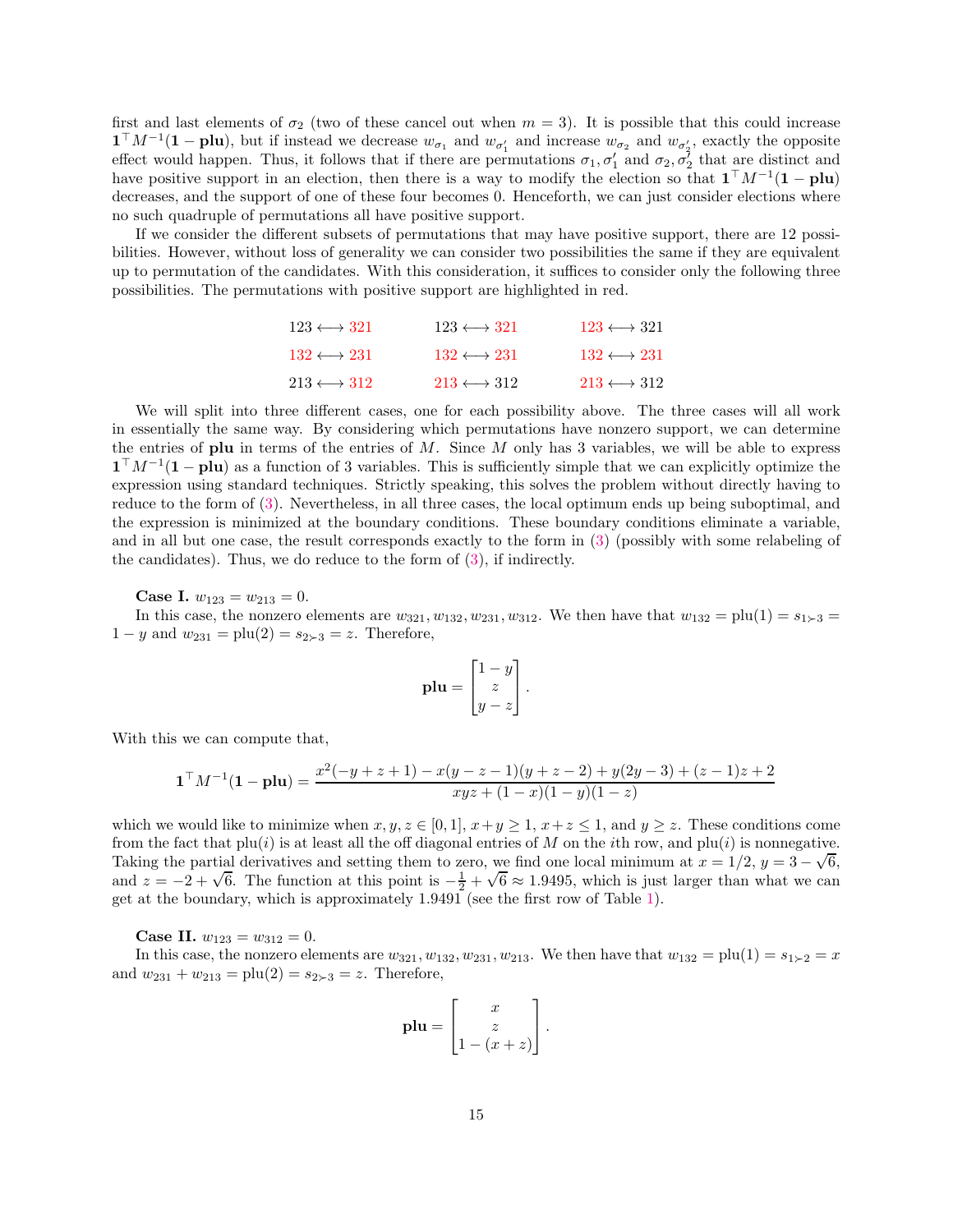With this we can compute that,

$$
\mathbf{1}^\top M^{-1}(\mathbf{1}-\mathbf{plu}) = \frac{x^2(y+z-1) + x^3 + x(-yz+z-1) - (y(z-1)-2z)(y+z) - 2y - 3z + 2}{xyz + (1-x)(1-y)(1-z)}
$$

which we would like to minimize when  $x, y, z \in [0, 1], x + y \leq 1, x + z \leq 1$ , and  $x + y + z \geq 1$ . Similar to Case I, taking partial derivatives we find a local minimum at  $x = y = z = \frac{1}{3}$ , where the expression above is 2. Thus, the global minimum is again at the boundary conditions.

Case III.  $w_{321} = w_{312} = 0$ .

In this case, the nonzero elements are  $w_{123}, w_{132}, w_{231}, w_{213}$ . We then have that  $w_{123} + w_{132} = \text{plu}(1) =$  $s_{1 \succ 2} = x$  and  $w_{231} + w_{213} = \text{plu}(2) = s_{2 \succ 1} = 1 - x$ . Therefore,

$$
\mathbf{plu} = \begin{bmatrix} x \\ 1 - x \\ 0 \end{bmatrix}.
$$

With this we can compute that,

$$
\mathbf{1}^\top M^{-1}(\mathbf{1}-\mathbf{plu}) = \frac{x^2(y-z+2) + x((y-1)y - (z-3)z - 3) + y(z-1) + (z-2)z + 2}{xyz + (1-x)(1-y)(1-z)}
$$

which we would like to minimize when  $x, y, z \in [0, 1], x + y \leq 1$  and  $x + z \geq 1$ . Unlike the other cases, there is no local minimum in this region, and fixing the boundary conditions does not quite reduce to the desired form. However, we can find that even after fixing  $y = 1 - x$  or  $z = 1 - x$ , there is still no local minimum in the region, so we must set  $y = z = 1 - x$ . At this point, the function reduces to just  $\frac{1}{x(1-x)} - 2$ , which attains its minimum of 2 at  $x = \frac{1}{2}$ . Thus, the minimum of the function in the region is 2 at  $x = y = z = \frac{1}{2}$ .

Thus, we can finally conclude that for 3 candidate elections, our lower bound instances are indeed the worst case, and that for any such election, there is a randomized election mechanism that guarantees distortion at most 2.02613.

## <span id="page-15-0"></span>6 Nearly matching upper bound for  $(0, 1, 2, 3)$ -metrics

<span id="page-15-1"></span>In this section, we will prove the following theorem.

Theorem 6. *The LP that optimizes over the* (0, 1, 2, 3)*-metrics always has optimal objective at least* 1.75487*. Equivalently, under the assumption that the underlying metric is a* (0, 1, 2, 3)*-metric, there is an election mechanism that guarantees distortion* 2.13968*.*

Here are two helpful ways to interpret this theorem. First, it shows that the election instances of the form in  $(3)$  are just about the best possible for constructing lower bound instances with  $(0, 1, 2, 3)$ -metrics. Second, it shows that if one can prove reductions similar to those done in Sections [5.1](#page-9-1) and [5.2](#page-12-1) for cases beyond  $m = 3$ , then we can recover distortion upper bounds that are close to optimal, without going into the types of casework heavy arguments in Section [5.3.](#page-13-0)

Recall that the LP that optimizes over the  $(0, 1, 2, 3)$ -metrics is of the following form.

<span id="page-15-2"></span>maximize 
$$
\sum_{i=1}^{m} p_i
$$
  
subject to 
$$
Mp \le 1 - \mathbf{plu},
$$

$$
p \ge 0.
$$
 (B)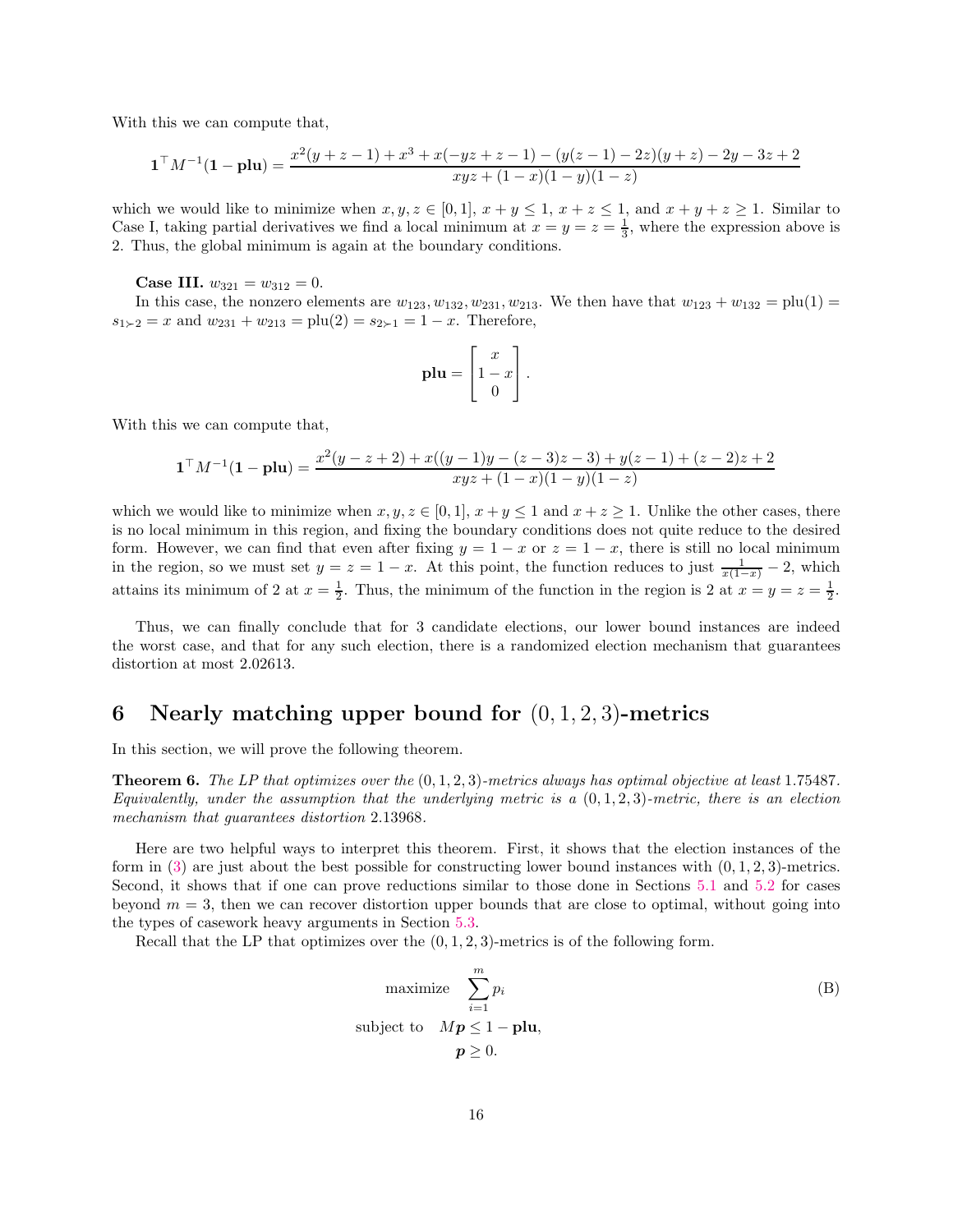We note that like with our lower bounds, we drop the factor of 2 that would appear if we strictly followed [\(A\)](#page-5-2), and so an optimal objective of  $\beta$  translates to distortion  $1 + 2/\beta$ .

By the same argument as in Lemma [6,](#page-12-0) it suffices to argue that when the main constraints  $(Mp \leq 1-p\text{lu})$ are tight, the optimal objective is sufficiently large (otherwise, we can set  $p_i = 0$  if the constraint for the metric  $d_i$  is not tight, and reduce to a case where m is smaller). In particular, we want to argue that if  $p$  is a vector such that  $M\mathbf{p} = 1 - \mathbf{plu}$ , then  $\sum_i p_i$  is large.

<span id="page-16-0"></span>We start with the following lemma. All norms are the  $L^2$  norm.

**Lemma 7.** Let M be a matrix with nonnegative values such that  $M + M^{\top} = J - I$ , and let x be a nonnegative *vector with*  $\|\mathbf{x}\| \leq 1$ *. Let* **p** *be a nonnegative vector such that*  $M\mathbf{p} = 1 - \mathbf{x}$ *. Then* 

$$
\sum_i p_i \geq 1 + \sqrt{1 - ||\mathbf{x}||^2}.
$$

The expected use case here is when  $x$  is the plurality vector. This more general version has the interesting corollary that when  $x = 0$ , it tells us that under the assumption that the underlying metric is a  $(1, 3)$ -metric (which we defined as a precursor to  $(0, 1, 2, 3)$ -metrics), then distortion 2 is possible. This means that the slight modification we made to go from  $(1, 3)$ -metrics to  $(0, 1, 2, 3)$ -metrics was necessary, and that this is the crux of why we are able to squeeze out better lower bounds.

*Proof.* Let  $s = \sum_i p_i$ . We have

$$
M + M^{\perp} = J - I
$$
  
\n
$$
\implies \mathbf{p}^{\top} (M + M^{\top}) \mathbf{p} = \mathbf{p}^{\top} J \mathbf{p} - \mathbf{p}^{\top} \mathbf{p}
$$
  
\n
$$
\implies 2\mathbf{p}^{\top} (1 - \mathbf{x}) = s^2 - ||\mathbf{p}||^2
$$
  
\n
$$
\implies ||\mathbf{p}||^2 - 2\mathbf{p}^{\top} \mathbf{x} = s^2 - 2s.
$$

By the Cauchy-Schwarz inequality, we have that  $p^{\top}x \leq ||p|| \cdot ||x||$ . This means that  $s^2-2s \geq ||p||^2-2||p|| \cdot ||x||$ . On the other hand,  $0 \le ||p|| \le s$ , so we can write  $||p|| = \lambda s$  for some  $\lambda \in [0, 1]$ . From this we get that

$$
s^2 - 2s \ge \lambda^2 s^2 - 2\lambda s \|x\| \implies s \ge 2 \frac{1 - \lambda \|x\|}{1 - \lambda^2}.
$$

Now, we can think of  $||x||$  as some constant c. Given this, we can find the minimum value of the function  $f(\lambda) = \frac{1-c\lambda}{1-\lambda^2}$  to lower bound the expression in the expression above.

It is easy to check that f is convex on [0, 1] since  $c \leq 1$ , and so it is minimized where the derivative is zero. Since  $f'(\lambda) = \frac{2\lambda - c(\lambda^2 + 1)}{(1 - \lambda^2)^2}$  $\frac{(-c(\lambda^2+1))}{(1-\lambda^2)^2}$ , this happens when  $2\lambda = c(\lambda^2+1)$ . Solving for  $\lambda$ , we get  $\lambda = \frac{1-\sqrt{1-c^2}}{c}$  $\frac{c^{1-c^2}}{c}$ . Substituting back into  $f$ , we get

$$
\frac{1 - c\lambda}{1 - \lambda^2} = \frac{1 - (1 - \sqrt{1 - c^2})}{1 - \left(\frac{1 - \sqrt{1 - c^2}}{c}\right)^2} = \frac{c^2 \sqrt{1 - c^2}}{c^2 - (1 - \sqrt{1 - c^2})^2} = \frac{c^2 \sqrt{1 - c^2}}{2(\sqrt{1 - c^2} - (1 - c^2))}
$$

$$
= \frac{c^2}{2(1 - \sqrt{1 - c^2})} = \frac{1}{2}(1 + \sqrt{1 - c^2}).
$$

 $s \geq 1 + \sqrt{1 - c^2}$ 

And so we get

as claimed.

Next, we note that the solution that sets  $p_i = \frac{p!u(i)}{1-p!u(i)}$  $\frac{\text{pu}(i)}{1-\text{pu}(i)}$  is feasible for [\(B\)](#page-15-2), since

$$
\sum_{j \neq i} s_{i \succ j} \cdot \frac{\text{plu}(j)}{1 - \text{plu}(j)} \le \sum_{j \neq i} \text{plu}(j) = 1 - \text{plu}(i).
$$

 $\Box$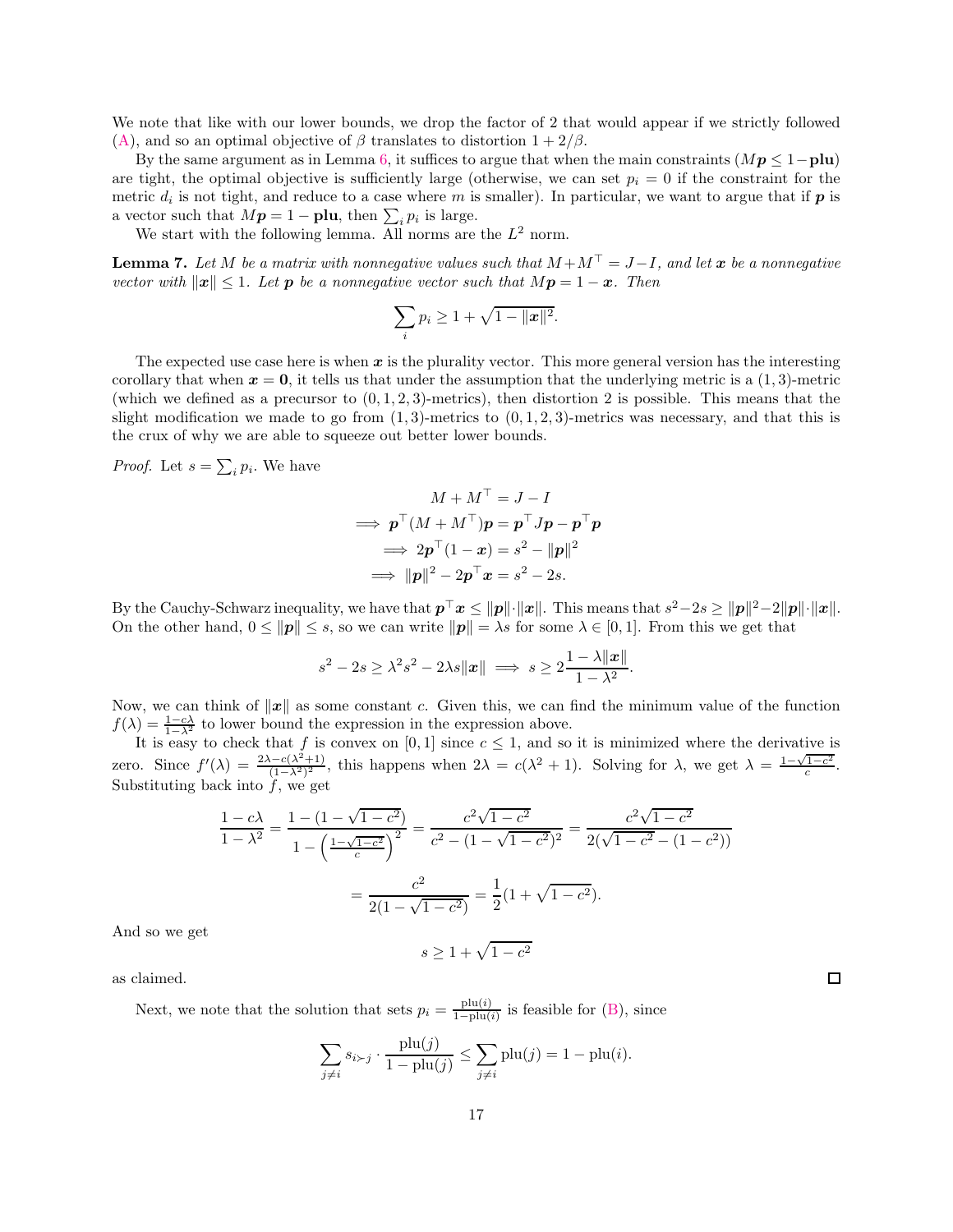Here, we use the fact that  $s_{i \succ j} \leq 1 - \text{plu}(j)$ . This solution corresponds to the SMARTDICTATORSHIP mechanism studied by [\[GHS20\]](#page-19-8). Since  $f(x) = \frac{1}{1-x}$  is convex on  $(0, 1)$ , by Jensen's inequality with weights  $plu(i)$ , we get

<span id="page-17-1"></span>
$$
\sum_{i} \frac{\text{plu}(i)}{1 - \text{plu}(i)} \ge \frac{1}{1 - \|\text{plu}\|^2}.
$$
\n(5)

We have exhibited a feasible solution with objective function at least  $\frac{1}{1-||\mathbf{p}||\mathbf{u}||^2}$ , so in conjunction with Lemma [7](#page-16-0) with  $x =$  plu, we get that the optimal objective of [\(B\)](#page-15-2) is at least

$$
\max\left(1+\sqrt{1-\|\mathbf{plu}\|^2},\frac{1}{1-\|\mathbf{plu}\|^2}\right).
$$

Letting  $y = 1 - ||\mathbf{plu}||^2$ , we see that the function  $1 + \sqrt{y}$  is 1 at 0 and increases, whereas  $\frac{1}{y}$  is  $\infty$  at 0 and decreases. This means that the maximum of the two functions is minimal at their intersection point, which is at the real root of  $y^3 - y^2 + 2y - 1$  at approximately 0.56984. At this point, we get an optimal objective of at least 1.75487, which corresponds to distortion 2.13968, as claimed in Theorem [6.](#page-15-1)

We note that a very slightly better bound can be obtained by proving a slightly tighter inequality than [\(5\)](#page-17-1). Specifically, one can show that

$$
\sum_{i} \frac{\text{plu}(i)}{1 - \text{plu}(i)} \ge 3 || \text{plu} ||^2 + \frac{1}{2}.
$$

This can be proven with a careful application of Lagrange multipliers, and shows that the optimal objective is at least  $\frac{5+\sqrt{31}}{6} \approx 1.76129$ , and so the optimal distortion is at most 2.13553. We omit the tedious details since the improvement is marginal.

The remaining slack in the argument appears to be in the application of the Cauchy-Schwarz inequality, since equality occurs when  $p$  and  $p$ lu are scalar multiples of each other, which is not the case in our lower bound examples. This seems hard to tighten without getting into the messy details of the weights of different ranking permutations like we did in Section [5.3.](#page-13-0)

### <span id="page-17-0"></span>7 Discussion

Though we have proven new lower bounds for the worst-case metric distortion of any randomized election mechanism, and upper bounds for special cases, the problem of improving upper bounds for arbitrary metric spaces when  $m \geq 4$  remains open. We conjecture that our lower bounds are optimal.

<span id="page-17-2"></span>**Conjecture 1.** For each  $m \geq 4$ , there is a randomized election mechanism that guarantees distortion  $2 + \gamma_m$ *where*  $\gamma_4 \le 0.04957$ ,  $\gamma_5 \le 0.06323$ , *up to*  $\lim_{m \to \infty} \gamma_m \le 0.11264$ .

A less ambitious conjecture would be that there exists a positive constant  $\varepsilon$  such that there is a randomized election mechanism that guarantees distortion  $3 - \varepsilon$ .

Our linear programming approach suggests some possible ways of attempting to prove Conjecture [1,](#page-17-2) or a weaker version of it. We propose two new randomized voting mechanisms based on this approach, which we conjecture achieve the distortion claimed in Conjecture [1.](#page-17-2)

The first mechanism leverages Proposition [4,](#page-10-0) which tells us that in LP [\(A\)](#page-5-2), it suffices to consider only the constraints that correspond to biased metrics.

Suppose we have a biased metric d corresponding to the vector  $(x_1, x_2, ..., x_m)$ , and without loss of generality suppose that  $0 = x_1 \le x_2 \le \cdots \le x_m$ . Let  $\Delta_i = x_{i+1} - x_i$  The constraint corresponding to this metric is

<span id="page-17-3"></span>
$$
\sum_{i \neq 1} (\text{SC}(i) - \text{SC}(1))p_i \leq \text{SC}(1). \tag{6}
$$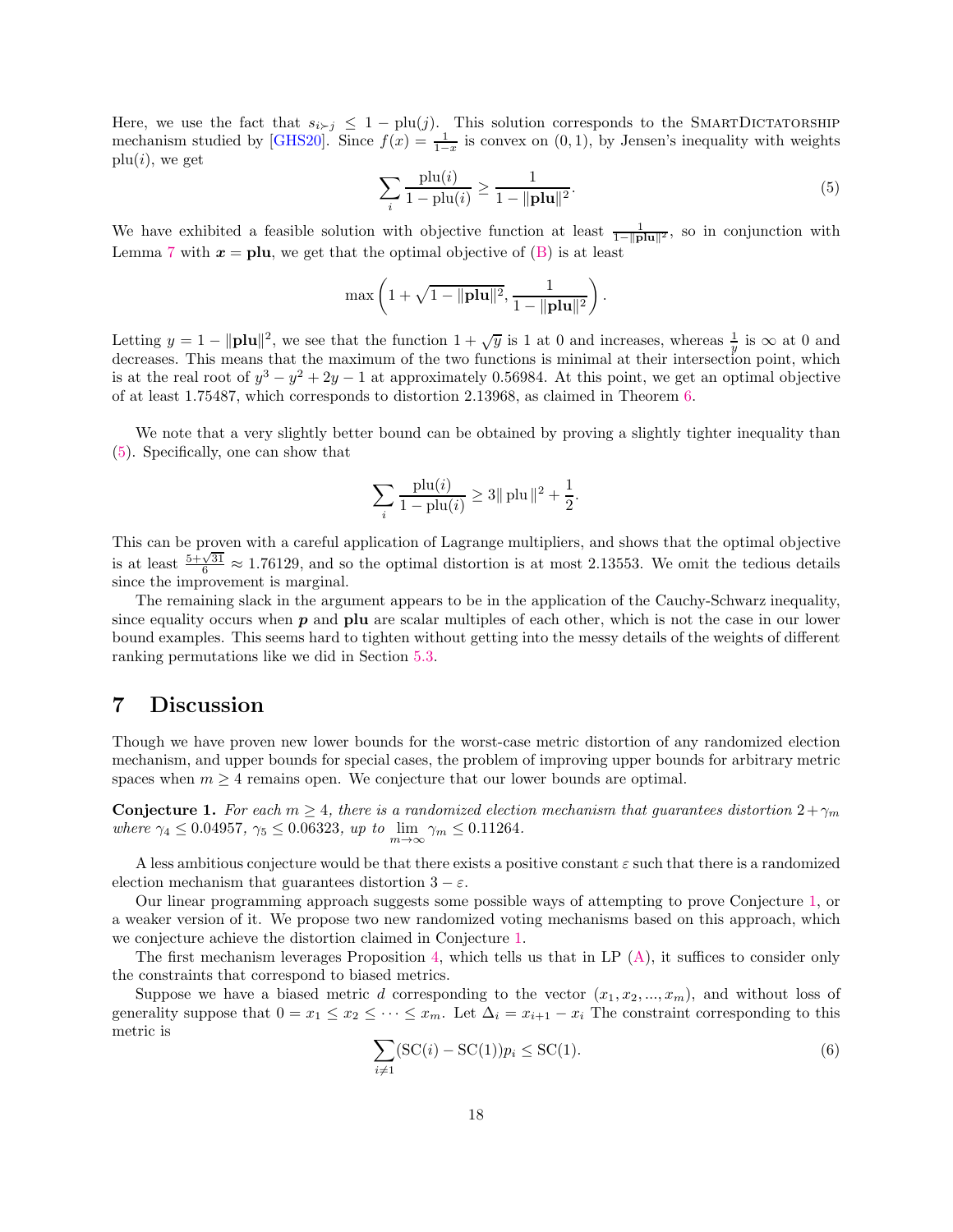By a similar computation to one in the proof of Lemma [5,](#page-11-1)

$$
SC(i) - SC(1) = x_1 s_{i+1} + x_2 s_{1+i+2} + x_3 s_{1,2+i+3} + \dots + x_i s_{1,2,\dots,i-1+i}
$$
  
=  $\Delta_1 s_{1+i} + \Delta_2 s_{1,2+i} + \dots + \Delta_{i-1} s_{1,2,\dots,i-1+i}.$ 

SC(1) is somewhat more difficult to write down precisely, so we will settle for a lower bound. If  $v \in S_{i-1}$ ,  $d(1, v) \geq \frac{1}{2}x_i$ . By picking the *i* that makes this as large as possible for *v*, we get

$$
2\,\text{SC}(1) \geq \sum_{i \neq 1} x_i s_{i \geq 0} \geq i+1, \dots, m = \Delta_1(1 - s_{1 \geq 2,3,\dots,m}) + \Delta_2(1 - s_{1 \geq 3,4,\dots,m}) + \dots + \Delta_{m-1}(1 - s_{1 \geq m}).
$$

This means that the constraint [\(6\)](#page-17-3) is implied by the constraints

<span id="page-18-0"></span>
$$
\sum_{j>k} s_{1,2,\dots,k} \sum_{j} p_j \le \frac{1}{2} (1 - s_{1,k+1,k+1,\dots,m})
$$

for each  $1 \leq k \leq m$ . Considering all such constraints (and dropping the factor of  $\frac{1}{2}$  which can be absorbed into the variables, we can create the following LP.

maximize 
$$
\sum_{i=1}^{m} p_i
$$
 (C)  
\nsubject to  $\sum_{j \notin I} s_{I \succ j} p_i \le 1 - \max_{i \in I} s_{i \succ I^c}$ ,  $\forall I \subseteq [m], I \ne \emptyset, [m]$   
\n $p_i \ge 0$ ,  $1 \le i \le m$ 

<span id="page-18-1"></span>Since the constraints in the above LP (after adding back the factor of  $\frac{1}{2}$ ) imply the constraints in [\(A\)](#page-5-2), we have the following proposition.

Proposition 8. *For a given election, if the LP* [\(C\)](#page-18-0) *has optimal objective at least* β*, then the optimal election mechanism achieves distortion at most*  $1 + \frac{2}{\beta}$ .

We note that this proposition is enough to show us that the solution that assigns  $p_i = \frac{p!u(i)}{1-p!u(i)}$  $\frac{\text{pu}(i)}{1-\text{plu}(i)}$  (the SMARTDICTATORSHIP mechanism considered by [\[GHS20\]](#page-19-8)) gets distortion  $3 - 2\|\mathbf{plu}\|^2 \leq 3 - 2/m$  since

$$
\sum_{j \notin I} s_{I \succ j} \frac{\text{plu}(j)}{1 - \text{plu}(j)} \le \sum_{j \notin I} \text{plu}(j) \le 1 - \sum_{i \in I} \text{plu}(i) \le 1 - \max_{i \in I} s_{i \succ I^c}
$$

and we already showed that  $\sum_i \frac{\text{plu}(i)}{1-\text{plu}(i)} \ge \frac{1}{1-\|\text{plu}\|^2}$ .

<span id="page-18-3"></span>Even though  $(C)$  is stronger than  $(A)$ , we believe (based on some numerical evidence for small choices of m) that it could be sufficient to consider  $(C)$ . In particular, we make the following conjecture.

**Conjecture 2.** The election mechanism that solves the LP [\(C\)](#page-18-0) and gives candidate i weight  $p_i / \sum_j p_j$ *achieves the distortion demanded by Conjecture [1.](#page-17-2)*

By Proposition [8,](#page-18-1) to prove this conjecture it suffices to show that [\(C\)](#page-18-0) has sufficiently large optimal objective (to get distortion  $3 - \Omega(1)$ , we need to show it has optimal objective  $1 + \Omega(1)$ ).

<span id="page-18-2"></span>Our second election mechanism solves the LP that optimizes over the  $(0, 1, 2, 3)$ -metrics, given by  $(B)$ . This LP has the opposite issue of  $(C)$ ; while we know by Theorem [6](#page-15-1) that  $(B)$  has somewhat large optimal objective, we do not have that the constraints in this LP imply the constraints of the original LP [\(A\)](#page-5-2). In fact, we have examples where some constraints of  $(A)$  are not implied by the constraints of  $(B)$ , but this just means that [\(B\)](#page-15-2) is not instance optimal. In these examples, [\(B\)](#page-15-2) still gives us a sufficiently good solution.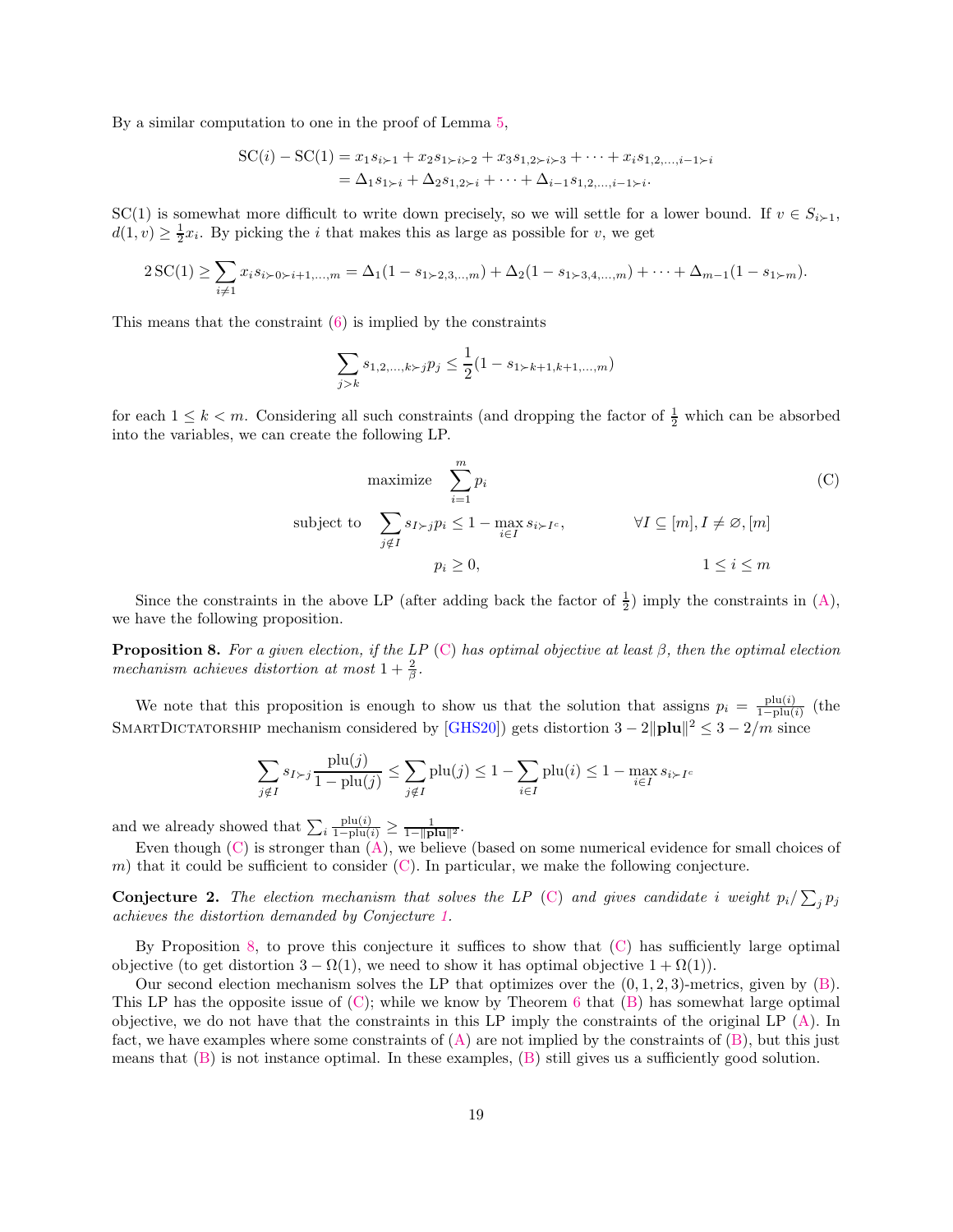**Conjecture 3.** The election mechanism that solves the LP [\(B\)](#page-15-2) and gives candidate i weight  $p_i / \sum_j p_j$ *achieves the distortion demanded by Conjecture [1.](#page-17-2)*

While Conjecture [3](#page-18-2) is strictly harder to prove than Conjecture [2,](#page-18-3) it is interesting because it would imply that the randomized metric distortion problem can be solved with extremely limited information; just the comparisons matrix M and plurality vector **plu**. For reference, an election is specified with a list of m! real numbers (the proportions of each ranking permutation), but if Conjecture [3](#page-18-2) is true, we can solve the problem with just  $m^2$  numbers. Another reason Conjecture [3](#page-18-2) would be surprising is because of known lower bounds. [\[GKM17,](#page-19-4) Theorem 4] showed that a randomized mechanism with access only to M cannot achieve distortion better than 3, and [\[GHS20,](#page-19-8) Theorem 4] showed that a randomized mechanism with access only to plu cannot get distortion better than  $3 - 2/m$ . No lower bound (better than Theorem [1\)](#page-2-1) is known for mechanisms with access to *both* M and plu.

### References

- <span id="page-19-3"></span>[ABP15] Elliot Anshelevich, Onkar Bhardwaj, and John Postl. Approximating optimal social choice under metric preferences. In *Proceedings of the AAAI Conference on Artificial Intelligence*, volume 29, 2015. [1,](#page-1-0) [1](#page-2-0)
- <span id="page-19-5"></span>[AFRSV21] Elliot Anshelevich, Aris Filos-Ratsikas, Nisarg Shah, and Alexandros A Voudouris. Distortion in social choice problems: The first 15 years and beyond. *arXiv preprint arXiv:2103.00911*, 2021. [1](#page-2-0)
- <span id="page-19-9"></span>[AP17] Elliot Anshelevich and John Postl. Randomized social choice functions under metric preferences. *Journal of Artificial Intelligence Research*, 58:797–827, 2017. [1](#page-2-0)
- <span id="page-19-2"></span>[CAPP19] Vincent Cohen-Addad, Michał Pilipczuk, and Marcin Pilipczuk. A polynomial-time approximation scheme for facility location on planar graphs. In *2019 IEEE 60th Annual Symposium on Foundations of Computer Science (FOCS)*, pages 560–581. IEEE, 2019. [1](#page-1-0)
- <span id="page-19-0"></span>[CG99] Moses Charikar and Sudipto Guha. Improved combinatorial algorithms for the facility location and k-median problems. In *40th Annual Symposium on Foundations of Computer Science (Cat. No. 99CB37039)*, pages 378–388. IEEE, 1999. [1](#page-1-0)
- <span id="page-19-8"></span>[GHS20] Vasilis Gkatzelis, Daniel Halpern, and Nisarg Shah. Resolving the optimal metric distortion conjecture. In *2020 IEEE 61st Annual Symposium on Foundations of Computer Science (FOCS)*, pages 1427–1438. IEEE, 2020. [1,](#page-2-0) [6,](#page-16-0) [7,](#page-18-1) [7](#page-18-2)
- <span id="page-19-4"></span>[GKM17] Ashish Goel, Anilesh K Krishnaswamy, and Kamesh Munagala. Metric distortion of social choice rules: Lower bounds and fairness properties. In *Proceedings of the 2017 ACM Conference on Economics and Computation*, pages 287–304, 2017. [1,](#page-2-0) [1.1,](#page-2-2) [7](#page-18-2)
- <span id="page-19-1"></span>[JMM<sup>+</sup>03] Kamal Jain, Mohammad Mahdian, Evangelos Markakis, Amin Saberi, and Vijay V Vazirani. Greedy facility location algorithms analyzed using dual fitting with factor-revealing lp. *Journal of the ACM (JACM)*, 50(6):795–824, 2003. [1](#page-1-0)
- <span id="page-19-7"></span>[Kem20a] David Kempe. An analysis framework for metric voting based on LP duality. In *Proceedings of the AAAI Conference on Artificial Intelligence*, volume 34, pages 2079–2086, 2020. [1,](#page-2-0) [1.1,](#page-2-1) [1](#page-3-0)
- <span id="page-19-10"></span>[Kem20b] David Kempe. Communication, distortion, and randomness in metric voting. In *Proceedings of the AAAI Conference on Artificial Intelligence*, volume 34, pages 2087–2094, 2020. [1](#page-2-0)
- <span id="page-19-6"></span>[MW19] Kamesh Munagala and Kangning Wang. Improved metric distortion for deterministic social choice rules. In *Proceedings of the 2019 ACM Conference on Economics and Computation*, pages 245–262, 2019. [1](#page-2-0)